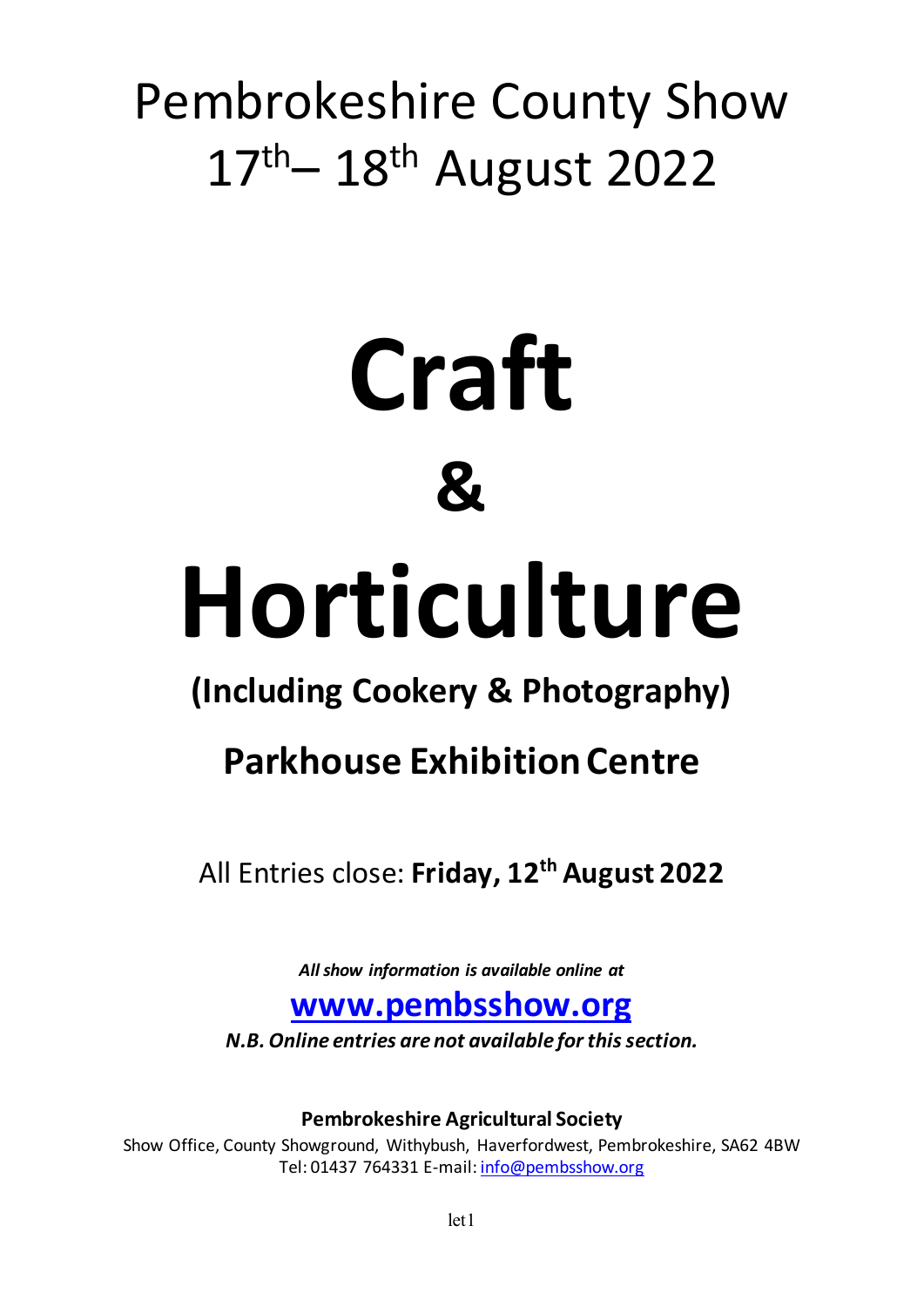

# **SHOW OFFICIALS**

# **CHAIRMAN OF CRAFT & HORTICULTURE SECTION & Show Governor** L Thomas Esq

**VICE CHAIRMAN OF CRAFT AND HORTICULTURE SECTIONS** Mrs L Cocking

> **HONORARY TREASURER** Mrs N Owen

> > **JUDGES STEWARD** Mrs J Llewellyn

# **TROPHY STEWARD**

Mrs E Rees Morgan

## **STEWARDS – HORTICULTURE & COOKERY**

Mr H Breeze, Ms C Conroy, Mr R Davies, Miss Francesca Young, Mrs B Pegg, Mrs E Rees-Morgan, Mr B Roach, Mrs V Rowe, Ms C Thomas, Mrs R Thomas, Mrs H Warlow, Mrs Sian Dixon, Mrs Cathy Joules, Mrs Sarah Lewis, Mr G Evans

## **STEWARDS – CRAFT & PHOTOGRAPHY**

Miss N Bond, Mrs J Charles, Mrs L Cocking, Mrs R Evans, Mr S Evans, Ms M Gillespie, Mrs S Jones, Mrs J Phillips, Mrs A Scrimshaw, Mr B Thompson, Mr R Evans



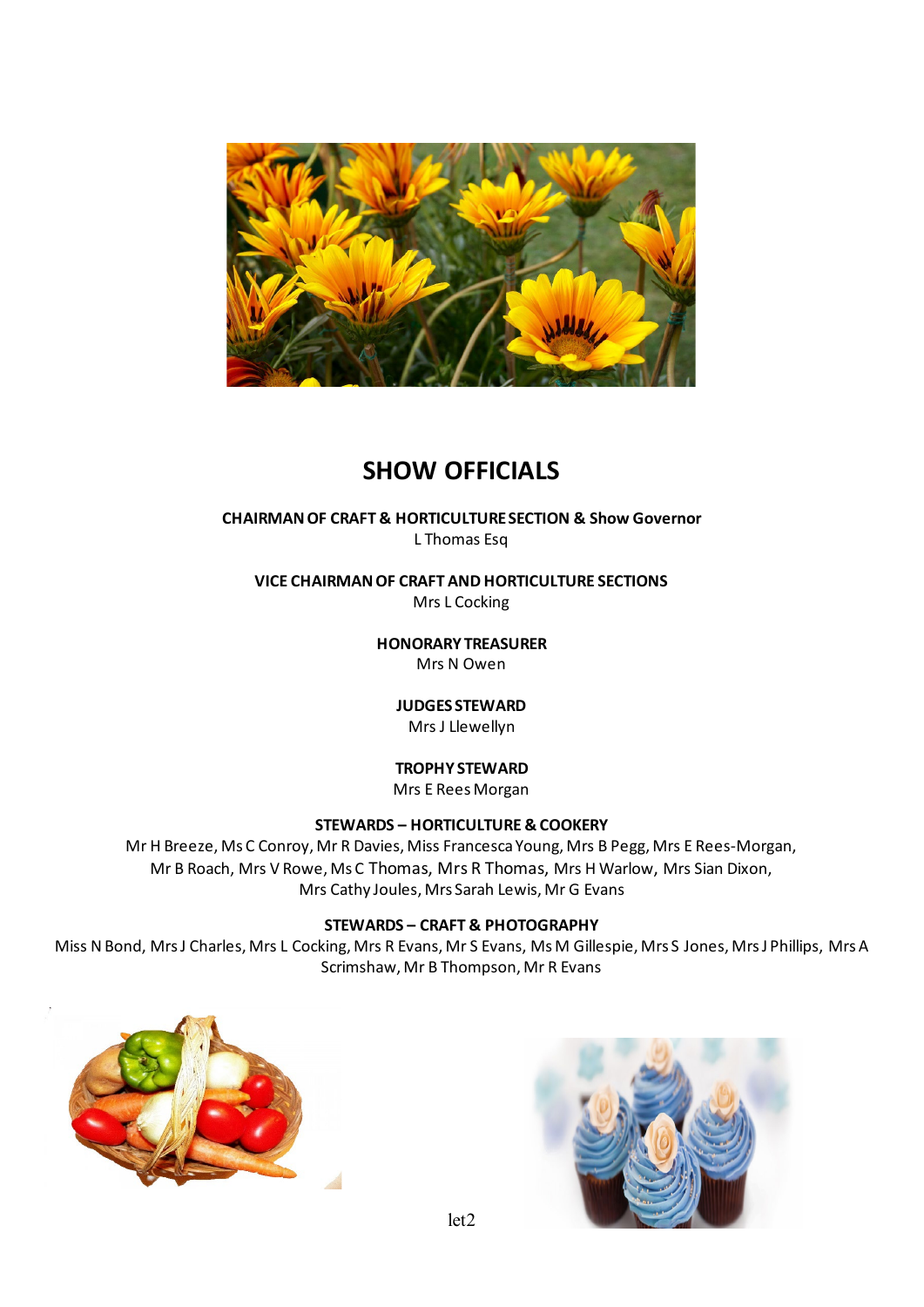







# **JUDGES 2022**

#### **HORTICULTURAL SECTION**

Fruit, Salad, Vegetables & Collections & Mr Ivor Mace Novice Section Flowers and Pot Plants & Novice Section Mr R Evans, Three Crosses, Swansea Floral Art Mrs J John, Llanfallteg, Pembs

## **COOKERY SECTION**

Preserves & Honey Mrs A Harries, Mathry, Pembs Children's Classes (Cakes & Lunchboxes) Mrs D Rees, Llanarthne, Carms Children's Classes (Floral Art & Craft) Miss S Rees, Llanarthne, Carms Beer & Wine **Mr A Stirling, Wolfscastle, Pembs** 

Cookery **Mrs A Leech, Saundersfoot, Pembs** Mrs T Morgan, Johnston, Haverfordwest

## **CRAFT, PHOTOGRAPHIC & CHILDREN'S SECTIONS**

Crooks & Sticks **Mr R Marshall, Clehonger, Herefordshire** Woodwork Mr B Wright, Slebech, Haverfordwest Needlecraft/Craft Mrs Trudi Wiggins, Ty Canol, Rhosfach, Clunderwen Mrs Sue Fencott, Penrallt Fach, Tufton, Haverfordwest

Children's Classes 9 – 15 years Mrs A Coombe, Neyland

Art/Craft **Mr & Mrs O Hart, Spittal, Haverfordwest** Children's Classes 4 – 8 years Mr & Mrs J Roach, Haverfordwest Photographic Section Mr E Perkins, Goodwick, Pembs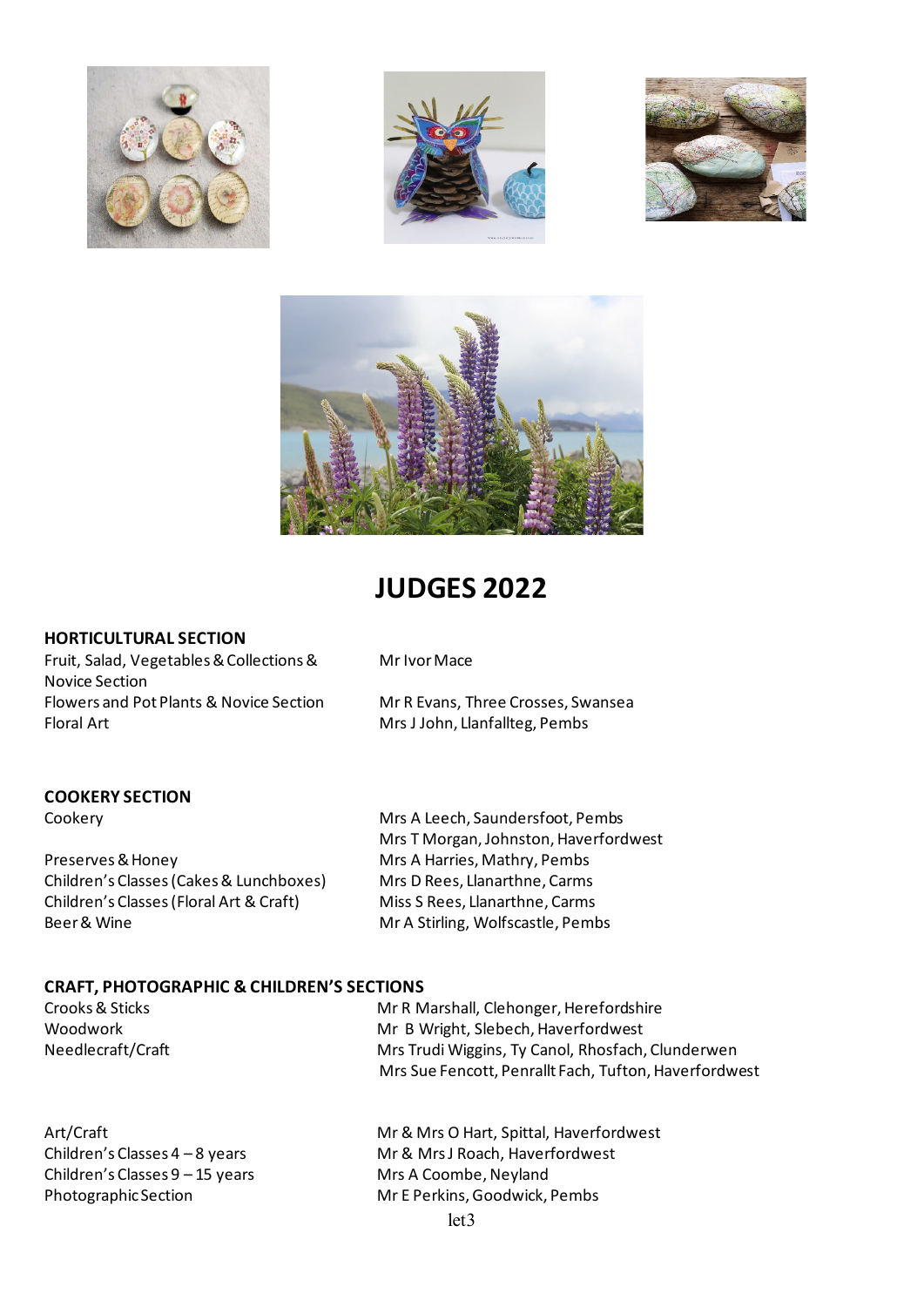# **PRIZE MONEY COLLECTION**

The Prize Money Cards can be redeemed for the relevant prize money at the Show Office during the Show Period. The Prize Money Office opening hours are 10.30am – 6.00pm each day. All prize money *MUST*be obtained from the Show Office

Any prize money *NOT* collected from the Show Office during the Show Period will be reviewed in the Show Office along with a SAE on receipt of the Prize Cards by *1st September 2022.*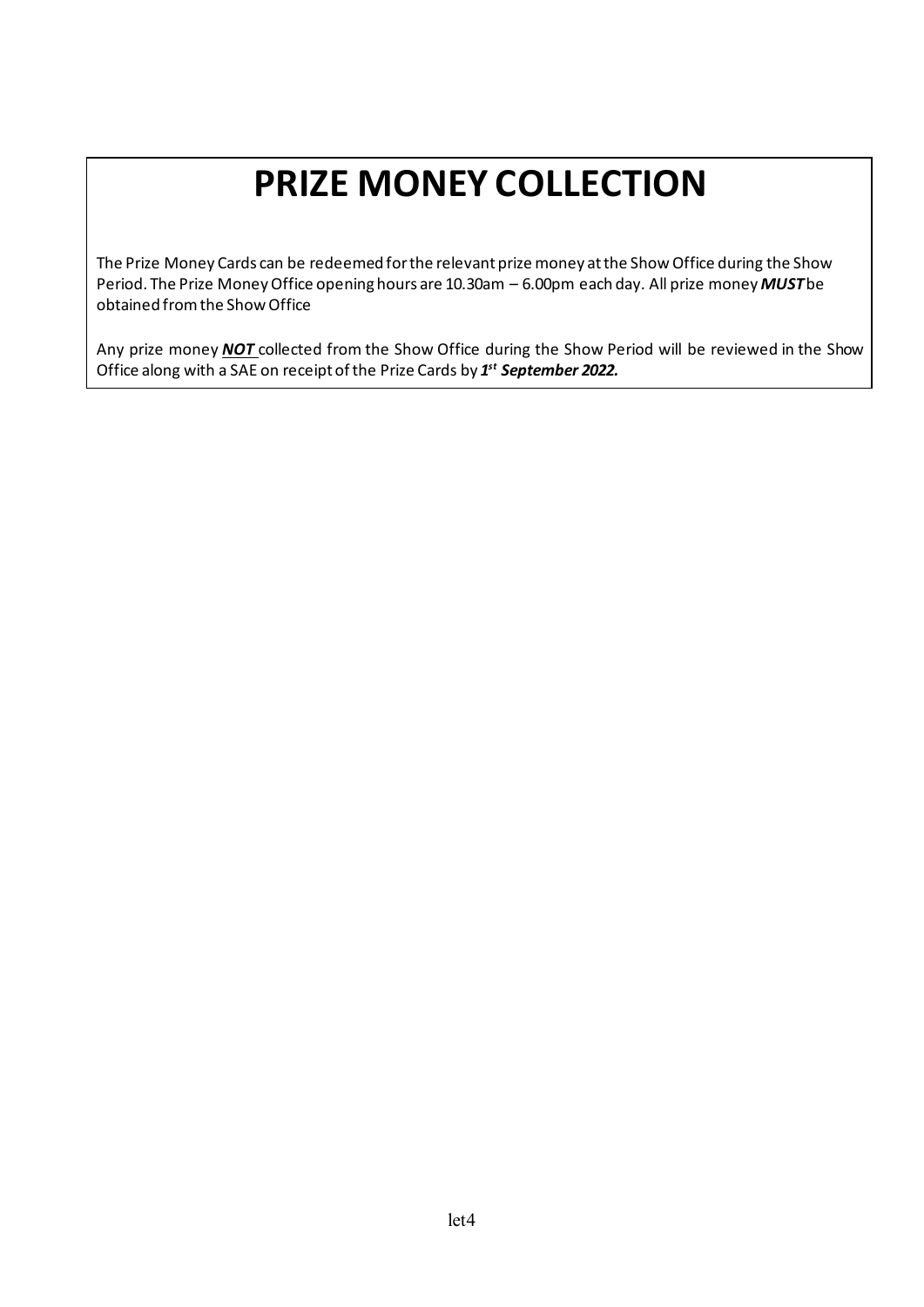#### **1 ENTERING EXHIBITS**

- There will be no charge for entering exhibits if the exhibitor decides to become a member of the Society and completes the membership form. *Please see website for membership information [www.pembsshow.org](http://www.pembsshow.org/)*
- All children entering adult classes must pay the appropriate entry fee, as stipulated. *LATE ENTRIES WILL ONLY BE ACCEPTED AT THE DISCRETION OF THE CRAFT & HORTICULTURE CHIEF STEWARDS*

#### **2. DELIVERY & DISPLAY OF EXHIBITS**

- Exhibits may be staged on Tuesday  $16<sup>th</sup>$  August between 4.00pm 9.30pm and on Wednesday  $17<sup>th</sup>$  August between 6.30am and 8.30am. *Please seek the assistance of a Steward before staging your exhibits, as space may be limited in your category*.
- Please enter the Showground at *Gate 3, Withybush Road* where you will be directed to a designated unloading area.
- **ALL VEHICLES MUST BE REMOVED FROM THE DROP OFF AREA AS SOON AS DELIVERY IS COMPLETE. VEHICLES WILL NOT BE PERMITTED TO BE LEFT IN THE VICINITY OF THE PARKHOUSE BUILDING.**
- **NO PERSONAL IDENTIFICATION TO BE SHOWN ON EXHIBITS**

#### **3. PRIZE MONEY/TROPHIES**

- *ALL TROPHIES ARE PERPETUAL UNLESS STATED*
- The prize giving ceremony will be carried out by the President and will take place on the first day of the Show (Wednesday) at *3.15pm* in the Parkhouse Exhibition Centre . Challenge trophies are to be won three times in succession or four times overall.
- The Chief Steward will inform you if you have won a trophy/cup via telephone. To gain *FREE* entry onto the Showground to receive your trophy/cup, please go to *Gate 3 (Withybush Road) on Thursday 18th August after 2pm (pedestrian access only)*. A Security steward will be at Gate 3 to check from a list if you are a trophy/cup winner before entry can be gained. **PLEASE NOTE:** Entry for trophy presentation is as follows: -
	- **Adult section:** 1 Adult
		- **Children's section: 1 Adult and 1 child**
- Prize money cards will be issued to prize winners in the Adult and Children sections at the times indicated above. The Cards can be redeemed for prize money at the Show Office.
- Any prize money *NOT* collected from the Show Office during the Show Period will be reviewed in the Show Office along with a SAE on receipt of the Prize Money Vouchers (not Prize Cards) by *1st September 2022.*

#### **4. COLLECTION OF EXHIBITS**

All exhibits **MUST** be collected on the second day of the Show between **4.00pm – 5.30 p.m.**. The Parkhouse Exhibition Centre will close at 6.00pm promptly. **The Society does not accept responsibility for any exhibit not collected by 6.00pm**. Please note that any unclaimed exhibits by the close of the show will be held in the Show Office for **ONE WEEK**, before being disposed of accordingly.

# *Please seek the assistance of the Stewards before taking any exhibit.*

#### **5. GATE CHARGES FOR ADMISSION TO SHOWGROUND**

| <b>CATEGORY</b>                | <b>GATE PRICES</b> |
|--------------------------------|--------------------|
| <b>Adult</b>                   | £15                |
| <b>Junior</b> $(5 - 17$ years) | £10                |
| <b>Under 5</b>                 | No charge          |

 **Please visit [www.pembsshow.org](http://www.pembsshow.org/) and click on the button "BUY TICKETS".**

| <b>Exhibitors</b>     | OPENING HOURS (Judging from 9.00 a.m. -12.00pm on Wednesday 17th August 2022 |
|-----------------------|------------------------------------------------------------------------------|
| <b>FIRST DAY</b>      | 6.30am to 8.30am (Exhibitors only)                                           |
|                       | Judging to commence at 9.00am                                                |
| <b>General Public</b> |                                                                              |
| <b>FIRST DAY</b>      | $1.00pm - 6.00pm$ prompt                                                     |
| <b>SECOND DAY</b>     | $9.00$ am $-5.30$ pm prompt                                                  |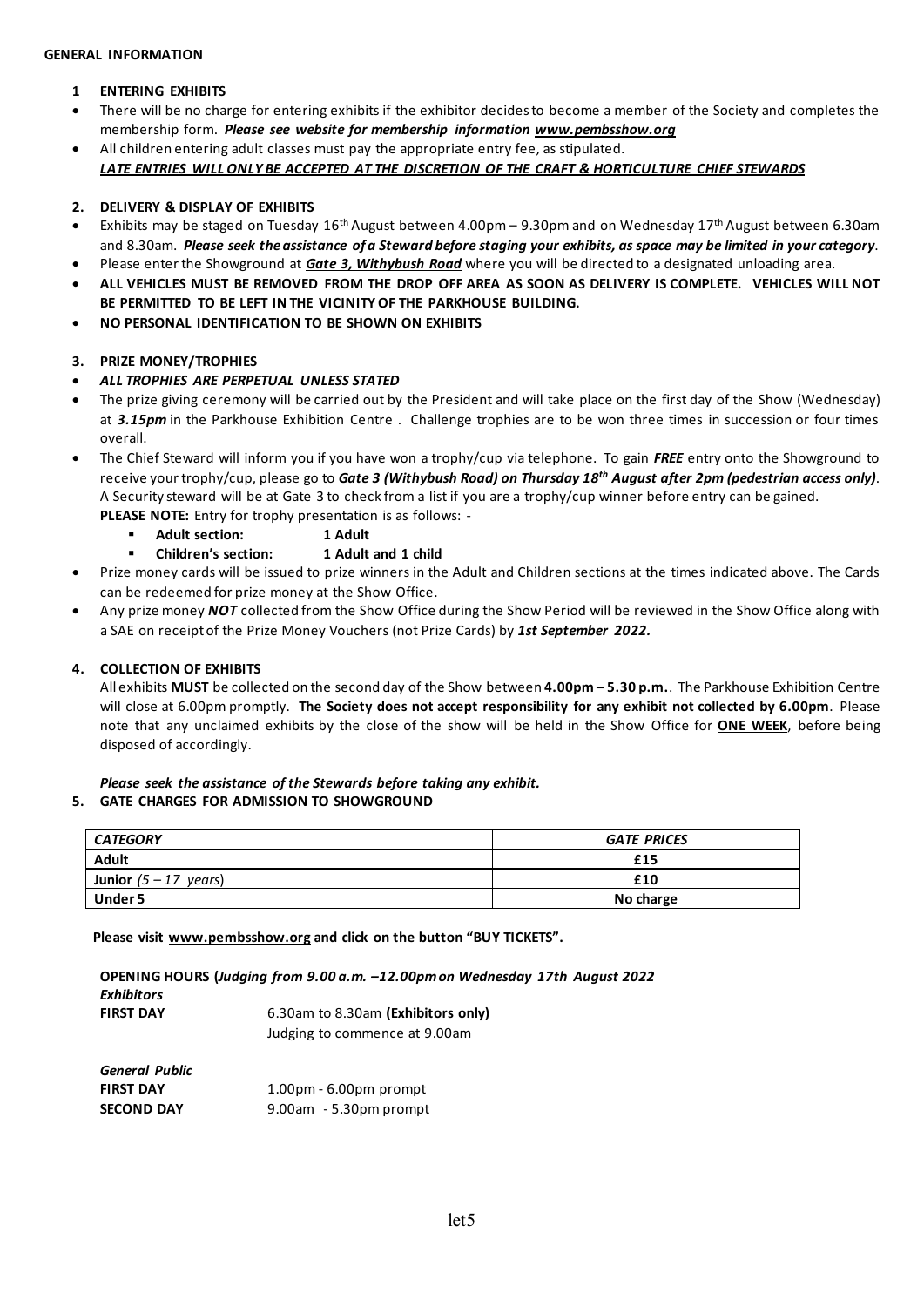





**The Pembrokeshire Agricultural Society has played a leading role in the development of agriculture and the rural economy in Pembrokeshire, Wales, since its formation in 1794.**

**Your membership will support the Society in its aim to promote, advance and improve for the benefit of the public agriculture, horticulture and rural crafts and skills in all their branches by the improvement of livestock and the demonstration and showing of livestock, machinery, crafts, products, methods and processes connected with agriculture and agricultural education in particular by holding of the annual show.**

## **Membership benefits :**

 **Membership packages for the 2022 Show : (You must be a member of the Pembrokeshire Agricultural Society by 31st July 2022 before you can purchase members Show entrance tickets).**

**Each full paid member can by up to 2 Show tickets @ £5 each per day.**

**OR**

**A member can purchase one family pass for £30 which includes: 2 adult tickets per day and 3 child tickets per day (ages 5-17, under 5's free).**

- **Access to the Members Club Area of the Show (Pavilion, Garden and marquee) with catering and bar.**
- **Vote at the Annual General Meeting**
- **Privileged terms for Members attending Society designated functions and events throughout the year e.g. Annual Dinner, Comedy Night.**

**If you would like to become a member of the Society please complete and return the membership form below.** 

**Please note you must pay the 2022 membership by Card/cheque/Bank Transfer and complete a Direct Debit Mandate for 2023 subscription before you can apply for Members tickets for the 2022 Show.**

> **You could support us by encouraging family and friends to join the Society\* For further details please email [info@pembsshow.org](mailto:info@pembsshow.org) or call 01437 764331**

> > *\**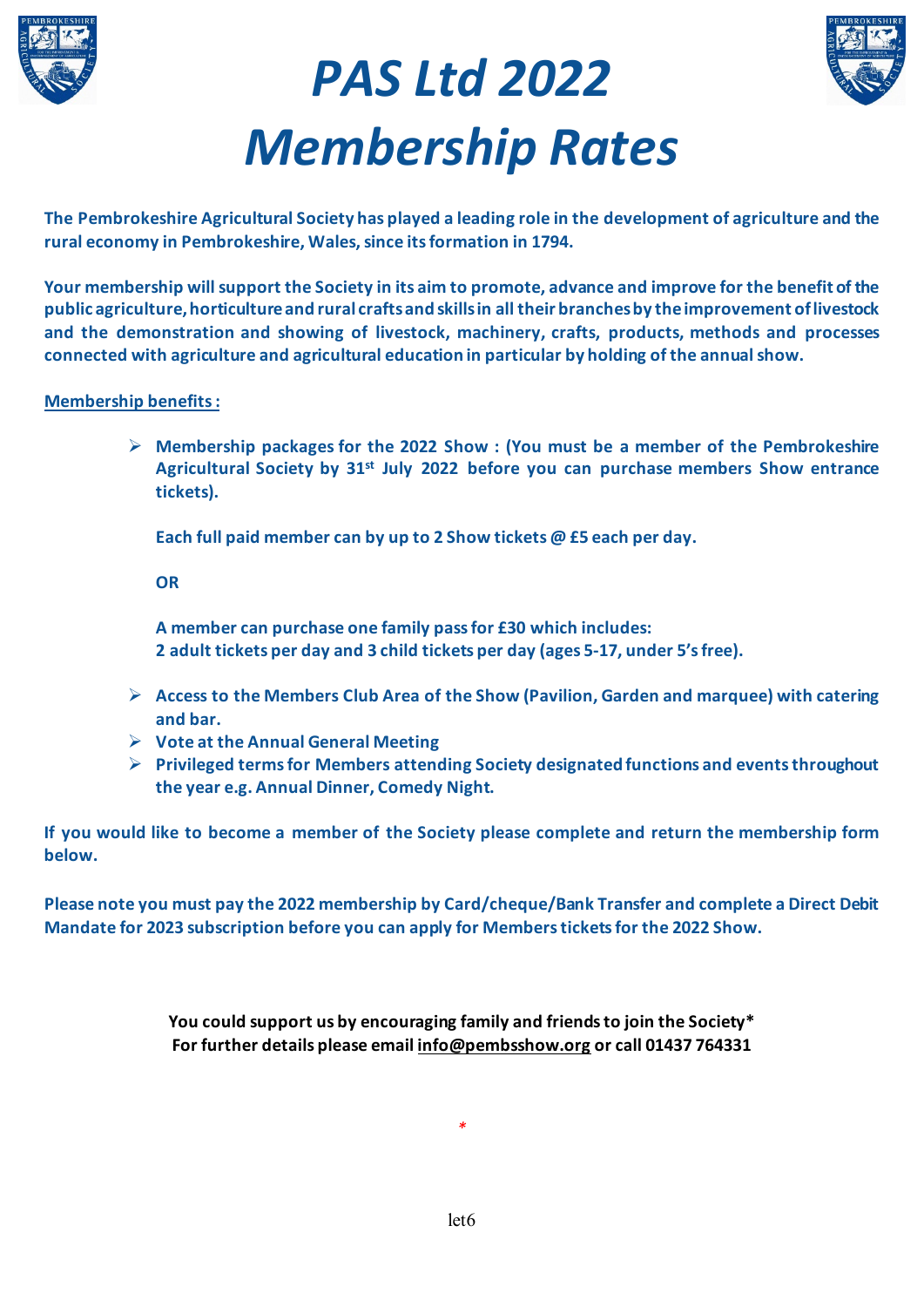# **HORTICULTURE SECTION**

# **HORTICULTURE COMPETITION RULES**

- 1. All exhibits must be of exhibitor's own growing with the exception of Floral Art (Horticultural section) or made by the exhibitor. The Committee reserves the right to inspect the premises of exhibitors and to disqualify for infringement of this rule.
- 2. Exhibitors must provide their own containers, vases, plates etc. as required by their schedule**.**
- 3. **OBJECTIONS. Any objection must be made in writing to the Chief Stewardbefore 3.00pm on the first day of the Show, together with a deposit of £10.00, which shall be forfeited if the Judge does not sustain the objection. The Judges'/Show Governors decision shall be final. They have the power to withhold any award should they deem the entry to be unworthy. When necessary a referee will be appointed by the Show Governors.**
- 4. In the case of close competition, points will be given for named exhibits and this is advised for the education of the onlooker.
- 5. The words "kind" and "Variety" are used in this Schedule in the following sense: KIND: asters and Pansies are KINDS of flowers. Apples and Pears are KINDS of fruit. Cabbage and Potatoes are KINDS of vegetables. VARIETY: Ostrich Plume is a VARIETY of Aster, Blenheim Orange a VARIETY of Apple, Flower of Spring a VARIETY of Cabbage.
- 6. All cups are the property of, or are entrusted to the Show Office, and must be competed for annually. Winners must sign for their trophy and are requested to return it to the Show Office before 1st August or on request.
- 7. Collections do **NOT** qualify for Best in Show.
- 8. No exhibit to be entered in more than one class.
- 9. Any unclaimed exhibits by the close of the show will be disposed of accordingly.
- 10. **GENERAL: No responsibility is undertaken for the receipt or despatch neither of exhibits, nor for any loss, mutilation, damage or accident thereto during the Show or otherwise.**

# *FAILURE TO ABIDE BY ANY OF THESE RULES WILL LEAD TO DISQUALIFICATION*

# **SECTION 1**

# *CUT FLOWERS*

**PRIZE MONEY**: £5, £4, £3. *(Unless otherwise stated)* **ENTRY FEE**: £1.00 per entry. *A.C. = Any Colour*

- **H1. Roses, Hybrid Tea, 3 blooms, A.C.**
- **H2. Roses, 1, Hybrid Tea**
	- **MR RON NARBETT PERPETUAL CHALLENGE CUP** for the Outstanding Hybrid Tea Rose
- **H3. 3 Stems of Miniature Roses (one flower per stem)**
- **H4. Floribunda Roses, 3 stems.**
- **H5. Antirrhinums, 3 stems, 1 vase, A.C.**
- **H6. Pansies, 6 blooms, A.C.**
- **H7. Marigolds, French, 3 stems**
- **H8. Marigolds, African, 3 stems**
- **H9. Sweet Peas, 6 stems, A.C.**
- **H10. Annuals, container of mixed blooms**
- **H11. Perennials, container of mixed blooms**
- **H12. Collection of Annuals & Perennials, in 1 Container**
- **H13. Gladiolus, 3 spike, A.C.**
- **H14. Gladiolus, 2 spike, A.C.**
- **H15. Gladiolus, 1 Specimen**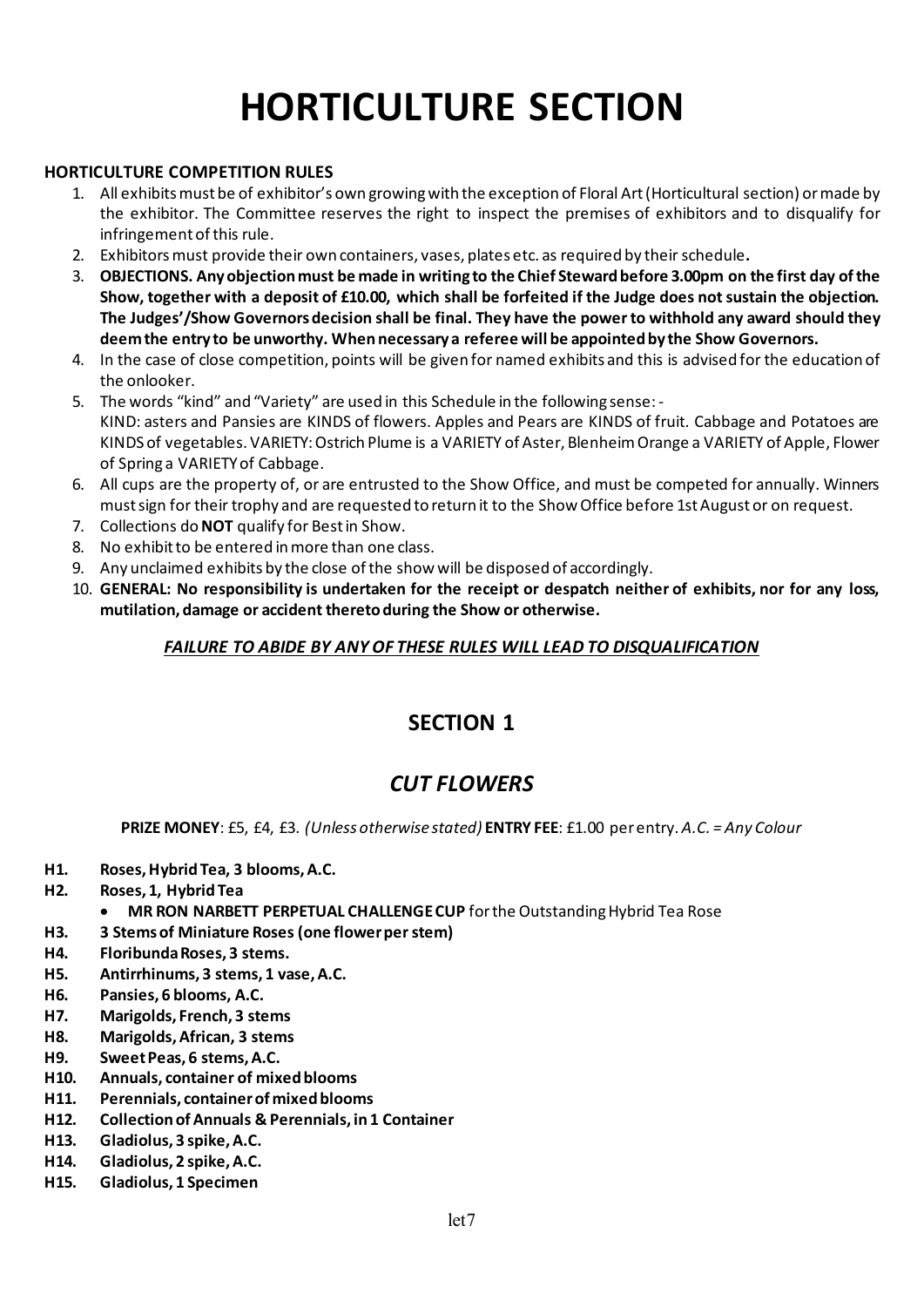- **H16. 2 Sunflower Stems**
- **H17. Hydrangeas, 3 cut blooms**
- **H18. Carnations, Double, 3 blooms**
- **H19. Three stems of Garden Pinks**
- **H20. Phlox, Perennial, 4 Stems**
- **H21. Dahlias, 3 Decorative** *(prizes 1st - £7, 2nd - £5, 3rd - £3)*
- **H22. Dahlias, 3 Collerette** *(prizes 1st - £7, 2nd - £5, 3rd - £3)*
- **H23. Dahlias, 3 Cactus** *(prizes 1st - £7, 2nd - £5, 3rd - £3)*
- **H24. Dahlias, 3 Waterlily** *(prizes 1st - £7, 2nd - £5, 3rd - £3)*
- **H25. Dahlias, 3 Ball** *(prizes 1st - £7, 2nd - £5, 3rd - £3)*
- **H26. Pom Pom Dahlia, 3 up to 55mm.** *(prizes 1st - £7, 2nd - £5, 3rd - £3)*
- **H27. Pom Pom Dahlia, 3 over 55mm and under 83mm.** (*prizes 1st - £7, 2nd - £5, 3rd - £3)*
- **H28. Dahlias, mixed 9 blooms in not less than 3 containers** *(prizes 1st - £7, 2nd - £5, 3rd - £3)*
- **H29. Dahlias, 3 different varieties***(prizes 1st - £7, 2nd - £5, 3rd - £3)*
	- **MR & MRS HAROLD PRICE PERPETUAL CHALLENGE CUP** for the Most Points in the Dahlia Section
- **H30. PEMBROKESHIRE COUNTY SHOW TOP VASE CLASS** see rules below
- **H31. Any other kind of cut flower, 3 Stems**

## **SPECIAL AWARDS**

- **RICHARD RALPH MEMORIAL TROPHY** for the Best Exhibit in the Pom Pom Dahlia classesH26 &H27
- **PEMBROKESHIRE AGRICULTURAL SOCIETY CHALLENGE TROPHY** for the Outstanding Exhibit in Open Cut Flowers*.*
- **PEMBROKESHIRE AGRICULTURAL SOCIETY CHALLENGE TROPHY** for the highest points attained for the combined classes of H13, H14 and H15
- **PRISM INDEPENDENT FIANCIAL MANAGEMENT PERPETUAL TROPHY** for the highest number of points attained in the Cut Flowers Classes

# **PEMBROKESHIRE COUNTY SHOW TOP VASE COMPETITION RULES**

- 1. The Pembrokeshire County Show class is for a vase of mixed flowering stems containing total of between five and 10 stems, taken from a minimum of two different kinds of plants. Please note that it is two different KINDS of plants; two varieties of the same plant are NOT two kinds.
- 2. The display will be judged out of a total of 35 points, split into: 25 points for the colour, form, condition, quality and freshness of the flowers on display, and 10 marks for the overall presentation and effect of the flowers in the vase. The vase will be viewed from all directions. Judging of the flowers should be to the normal rules used for other classes.
- 3. Stems used in the display must be showing flowers only; no seed heads or berries will be allowed.
- 4. The vase can be any shape or size and made from any material, but must be in proportion to the display. No marks are awarded for the vase itself.
- 5. No accessories whatsoever such as bows and additional foliage will be allowed. Foliage, which is growing naturally from the flowering stem, and still attached to that stem, is allowed. Packing material - including Floral Foam -to keep the stems in place is allowed.
- 6. Prize money for the Pembrokeshire County Show Top Vase class will be allocated as follows  $1^{st}$  - £10.00;  $2^{nd}$  - £5.00;  $3^{rd}$  - £3.00

# **NOTES FOR EXHIBITORS AND JUDGES**

- Flowering stems can be taken from ANY flowering plant.
- The different kinds of plants need to be taken from different genera. For instance, pinks, carnations and Sweet William - which are all dianthus - would not be classed as different kinds.
- Only fresh, home grown flowers can be used in the vase. No dried or silk flowers are allowed.
- A vase, by definition, is any vessel that can be used to hold cut flowers and which is taller than it is wide at its widest point.
- The Pembrokeshire County Show Top Vaseclass is open for anyone to enter and is not intended purely for growers who regularly display single species classes at shows.
- Judges should use their discretion when judging the Top Vase class, bearing in mind that the entries may come from inexperienced exhibitors.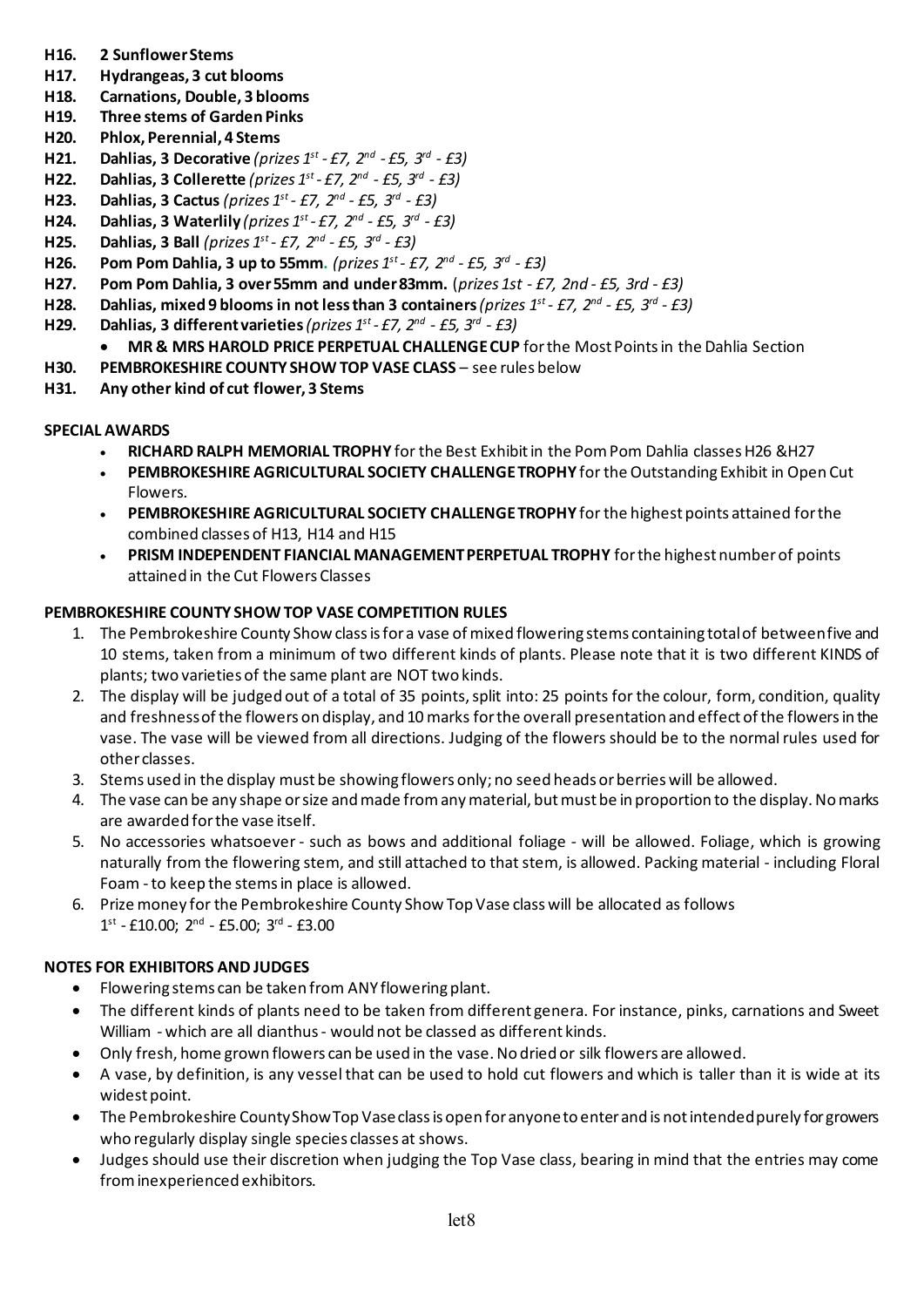- Judges should note that the display has to be viewed all round.
- The points awarded should be clearly marked by the Judges on the Exhibitors' Cards.
- Any queries that may arise, regarding anything other than the above rules, should be referred to, and decided by the Show Governors.
- Failure to abide by any of these rules will result in disqualification.

# *POT PLANTS*

**PRIZE MONEY**: 1st £7, 2nd £5, 3rd £4. *(Unless otherwise stated)* **ENTRY FEE**: £1.00 per entry

- **H32. Foliage plant contained in pot or container over 5"**
- **H33. Foliage plant contained in pot or container 5" and under**
- **H34. Pelargonium**
- **H35. Begonia Tuberous**
- **H36. Fuchsia, bush up to 6" Pot**
- **H37. Fuchsia, bush over 6" Pot**
- **H38. Fuchsia, any other shape**
	- **JOSEPH (JOE) NEAL PERPETUAL CHALLENGE SHIELD** for the Best Exhibit in the Fuchsia Section
- **H39. Fern**
- **H40. Flowering plant excepting above, 5" or below in Pot**
- **H41. Flowering plant excepting above, 5" or over in Pot**
- **H42. Cactus in a pot or container over 6"**
- **H43 Cactus in a pot or container 6" and under**
- **H44. Succulentin a pot or container over 6"**
- **H45 Succulent in a pot or container 6" and under**
- **H46. Collection of 4 pot plants, Cactus, Succulent** *(does not qualify for Best in Show). (prizes 1st £11, 2nd £7, 3rd £5)*
- **H47. Collection of 4 pot plants, any kind excl. Fuchsia, Cactus & Succulent***(does not qualify for Best in Show). (prizes 1st £11, 2nd £7, 3rd £5)*
- **H48. Collection of pot plants grown in one container** *(prizes 1st £11, 2nd £7, 3rd £5)*

#### **SPECIAL AWARD**

• **PEMBROKESHIRE AGRICULTURAL SOCIETY CHALLENGE CUP** for the Best Open Pot Plant(to exclude fuchsias)

# **SECTION 3**

# *FLORAL ART (Theme: 'Our Wonderful World')*

#### **PRIZE MONEY**: 1st £6, 2nd £4, 3rd £3 (unless otherwise stated) **ENTRY FEE**: £1.00 perentry *Please Note: Classes H49– H52 are not included in the overall points award*

- **H49 "BEACHCOMBER"** a miniature exhibitwhich may include accessories *(not exceeding 10cm width, depth & height within proportion)*
- **H50. "TRULY RURAL"** a petite exhibitto depict title *(not exceeding 25cm width, depth & height)*
- **H51. A Gent's Buttonhole 'ROYAL WEDDING'**
- **H52. A Ladies WristCorsage 'BY ROYAL APPOINTMENT' For a Royal Garden Party**

**PRIZE MONEY FOR CLASSES H53 - H53 -H56: 1st £30, 2nd £20, 3rd £15.**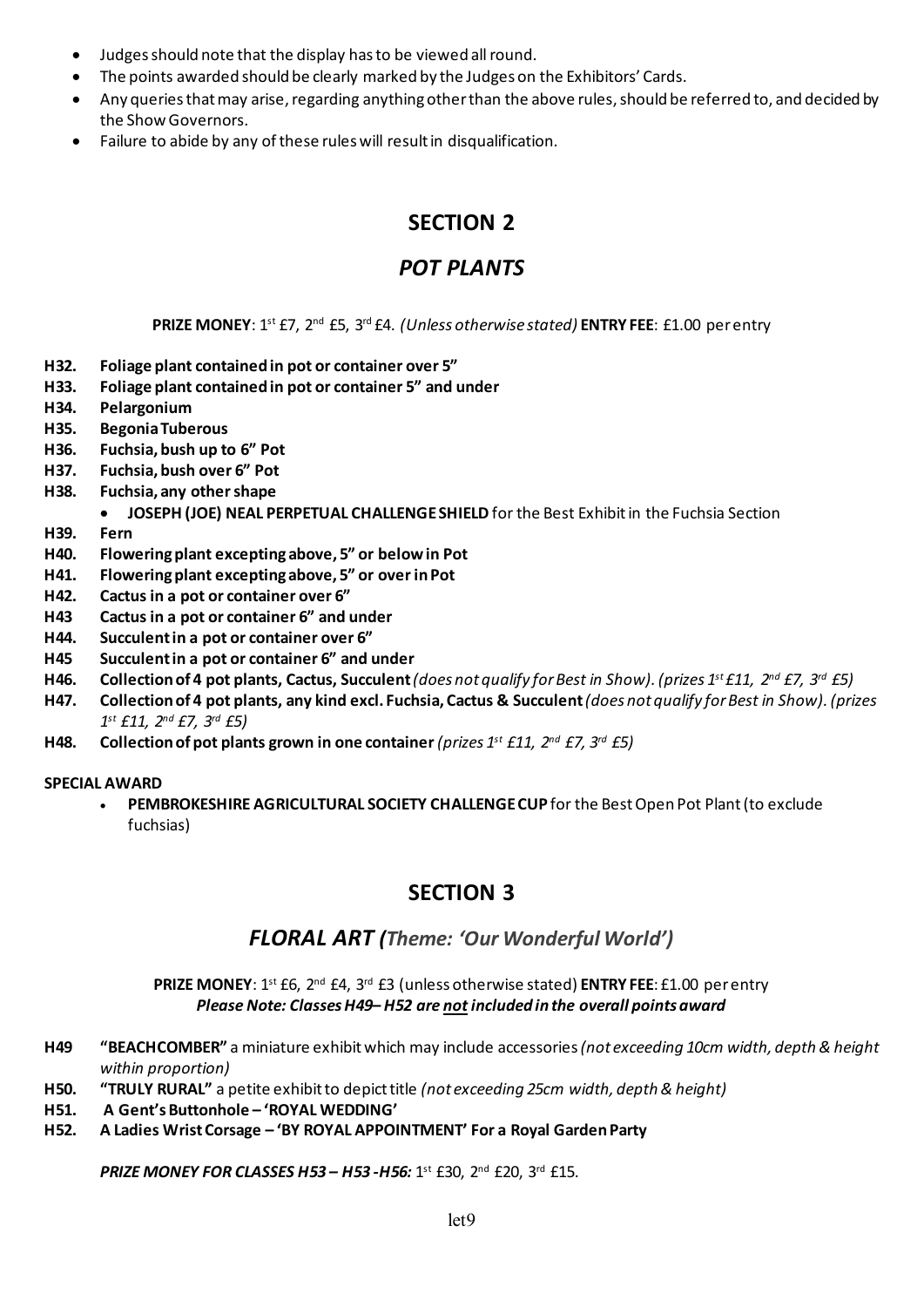- **H53. "HOW GREEN ARE MY FLOWERS"** an exhibit arranged in any medium NOT using floral foam *(Within space of 70cm wide x 75cm deep, height unlimited)*
- **H54. "ALL THINGS BRIGHT & BEAUTIFUL"** a hand tied bouquet to be displayed in a clear container *(maximum space allowed 60cm wide x 60cm deep, height unlimited)*
- **H55. "OH I DO LIKE TO BE BESIDE THE SEASIDE"** a sea scape exhibit (*maximum space allowed 70cm wide x 75cm deep, height unlimited)* Accessories allowed.
- **H56. "SALVAGED"** a contemporary exhibit, dried plant material may be included (*maximum space allowed 70cm wide x 75cm deep height unlimited)*

An exhibit is composed of natural plant material, with or without accessories, contained within a space as specified in a show schedule. Backgrounds, bases, containers, drapes, exhibit titles and mechanics may always be included in an exhibit unless otherwise stated. More than one placement may be included, unless otherwise stated. In all exhibits natural plant material must be dominant. **NOTES FOR COMPETITORS:** NAFAS Definitions may be obtained from 21a, Denbigh Street, London SW1V 2HV.

## **SPECIAL AWARDS**

**P.A.S SHIELD** for the highest number of points in Classes **H49 – H52**

- **CHALLENGE CUP** for the highest number of points in the Floral Art section **H53 – H56**
- **LINDSEY & KESTEVEN PERPETUAL TROPHY** for the Best Floral Art Exhibit in Show. (Judge to decide)

# **SECTION 4**

# *FRUIT, SALAD AND VEGETABLES*

**PRIZE MONEY**: 1st £5, 2nd £4, 3rd £3. *(unless otherwise stated)* **ENTRY FEE**: £1.00 per entry

- **H57. Apples, 4 cookers on plate**
- **H58. Apples, 4 dessert on plate**
- **H59. Rhubarb, 3 Sticks**
- **H60. Dish of mixed soft fruit, 4 kinds**
- **H61. Tomatoes, 6 on plate** *(1st £7, 2nd £5, 3rd £4)*
	- **THE LES THOMAS PERPETUAL TROPHY** Donated by the family of the late Les Thomas for the Best Exhibit in Tomato class H61 only
- **H62. Truss of Tomatoes**
- **H63. Cherry Tomatoes, 6**
	- **PERPETUAL CUP** for the most points in classes H61, H62 and H63 Tomatoes
- **H64. Cucumber, Frame or Glass, 2**
- **H65. Cucumber, Ridge, 2**
- **H66. Lettuce, any variety, 2**
- **H67. Collection of 4 salad items, 2 of each**
- **H68. Bunch of Parsley,** *(not more than 12 stems)*
- **H69. Beet, Globe, 3**
- **H70. Beans, Broad, 6 pods.**
- **H71. Beans, Runner, 6 pods** *(1st £7, 2nd £5, 3rd £4)*
- **H72. Beans, Dwarf, 6 pods**
	- **FISONS CUP** for Best Exhibit in Classes H70, H71 & H72
- **H73. Peas, 6 pods**
- **H74. Carrots, other than long, 3** *(1st £7, 2nd £5, 3rd £4)*
- **H75. Parsnips, 3** *(1st £7, 2nd £5, 3rd £4))*
- **H76. Carrots, long. 3.** *(1st £7, 2nd £5, 3rd £4)*
	- **PERCY MALE MEMORIAL CUP** for the Best Exhibits in classes H74, H75 & H76
- **H77. Garden Turnips, 3**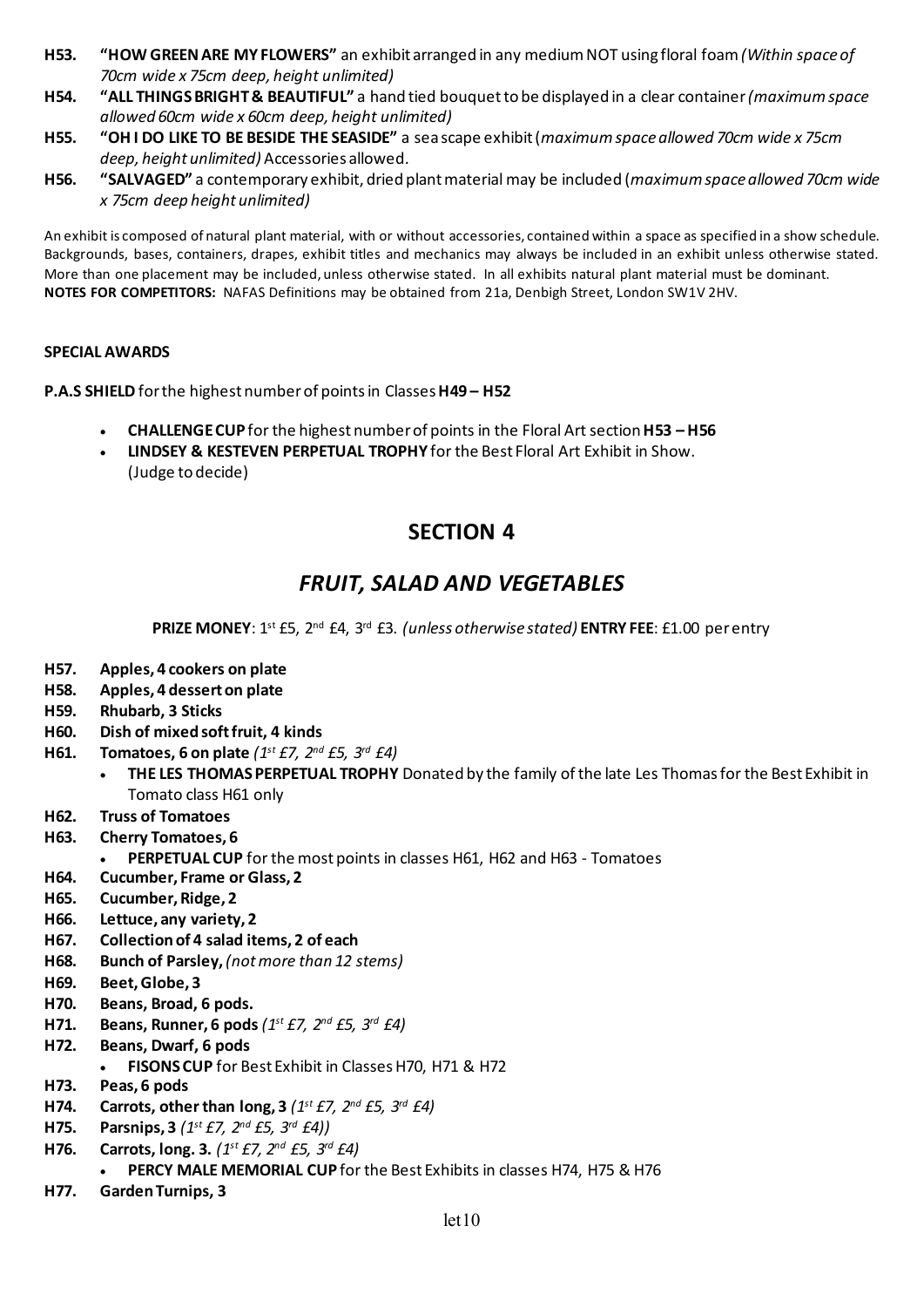- **H78. Leeks, blanched, 2** *(1st £11, 2nd £6, 3rd £5)* • **JOHNSONS SEEDS CUP** for 2 Blanched Leeks, class H78 **H79. Onions, main crop from seed, 3, under 1lb each** *(1st £11, 2nd £6, 3rd £5)* **H80. Onions, main crop from seed, 3, 1lb and over** *(1st £11, 2nd £6, 3rd £5)* • **SINCLAIR/MAGILL TROPHY** for Best Exhibit in Classes H79 – H80 only **H81 Onions, sets 3** *(1st £11, 2nd £6, 3rd £5)* • **VINCENT DAVIES TROPHY** for the Best Exhibit in Onion class H81 (Onion sets) **H82. Shallots, 6, pickling, 30mm max H83. Onions, 6, pickling, 30mm max H84. Heaviest Onion, Exceeding 2lb, shown as grown in good condition (***1st £9, 2nd £7, 3rd £5)* **H85. Shallots, 6, large** • **PAN BRITANNIC TROPHY** for Best Exhibit in Shallot class, H85 **H86. Red Onions, 3 (***1st £7, 2nd £5, 3rd £4)* **H87. 3 Garlic Bulbs (1st £7, 2nd £5, 3rd £4) H88. Marrows, 2 H89. Courgettes, 2, no longer than 6" H90. Cabbage, 2 in box H91. Potatoes, 4, Coloured H92 Potatoes, 4, white H93. Collection of 12 potatoes, 4 distinct varieties** *(1st £7, 2nd £5, 3rd £4)* • **PICTON BROS. PERPETUAL CUP** for the Best Collection of Potatoes in class H93 **H94. Mini collection, 4 kinds, 2 of each on table** *(no staging) (1st £11, 2nd £6, 3rd £5)* **H95. Basket of named herbs – maximum size of basket 21" wide**
	- **H96. Any variety of vegetable, not in Schedule 2 (two of the same kind)**
	- **H97. A basket of fruit, salad & vegetables**
	- **H98. PEMBROKESHIRE COUNTY SHOW TOP TRAY**
	- **H99. A display of allotment grown produce in one container. Name of allotment to be displayed(individual or group)** (1st £5. 2nd £4, 3rd £3)

## **SPECIAL AWARDS**

• **WALTER HARDAKER MEMORIAL TROPHY** for the Best Exhibit in Fruit & Vegetable classes. Donated by Mr T Hardaker and Family. (Judge to decide)

#### **CHAMPIONSHIP AWARD**

- **THE KYLSANT PERPETUAL CUP** to be won by the exhibitor with the overall highest number of points in the Horticulture Show.
- •

## **PEMBROKESHIRE COUNTY SHOW TOP TRAY COMPETITION RULES**

- 1. The Pembrokeshire County Show class is for a collection of three types of vegetablesthree of each. Each type of vegetable will be judged out of a total of 20 points. This is split into three sections as follows: seven points for size shape and colour; seven points for condition; six points for uniformity. The overall mark will therefore be out of a total of 60.
- 2. All vegetables are to be displayed for effect. The vegetables must be displayed within a tray measuring 45cm x 60cm (18in by 24in), without bending any part of them. No part of any exhibit may exceed the size of the tray. Where a tray has a lip or edge, it is the internal measurements that must not exceed 45cm x 60cm (18in by 24in).
- 3. A black cloth is permitted, and the tray may be painted. Parsley is allowed for garnishing, but no other foliage or accessories such as plates, sand or rings will be allowed. Onion tops may be tied or whipped using raffia or string.
- 4. Prize money for the Pembrokeshire County Show Top Tray class will be allocated as follows 1st - £10.00; 2nd - £5.00; 3rd - £3.00

#### **NOTES FOR EXHIBITORS AND JUDGES**

- Carrots and parsnips must have foliage trimmed back to 7.5cm (3in).
- Peas and beans must be displayed with some stalk attached.
- Tomatoes must be displayed with calyces (the green flower bud case).
- Judges may handle exhibits, open pods and so on to check for quality.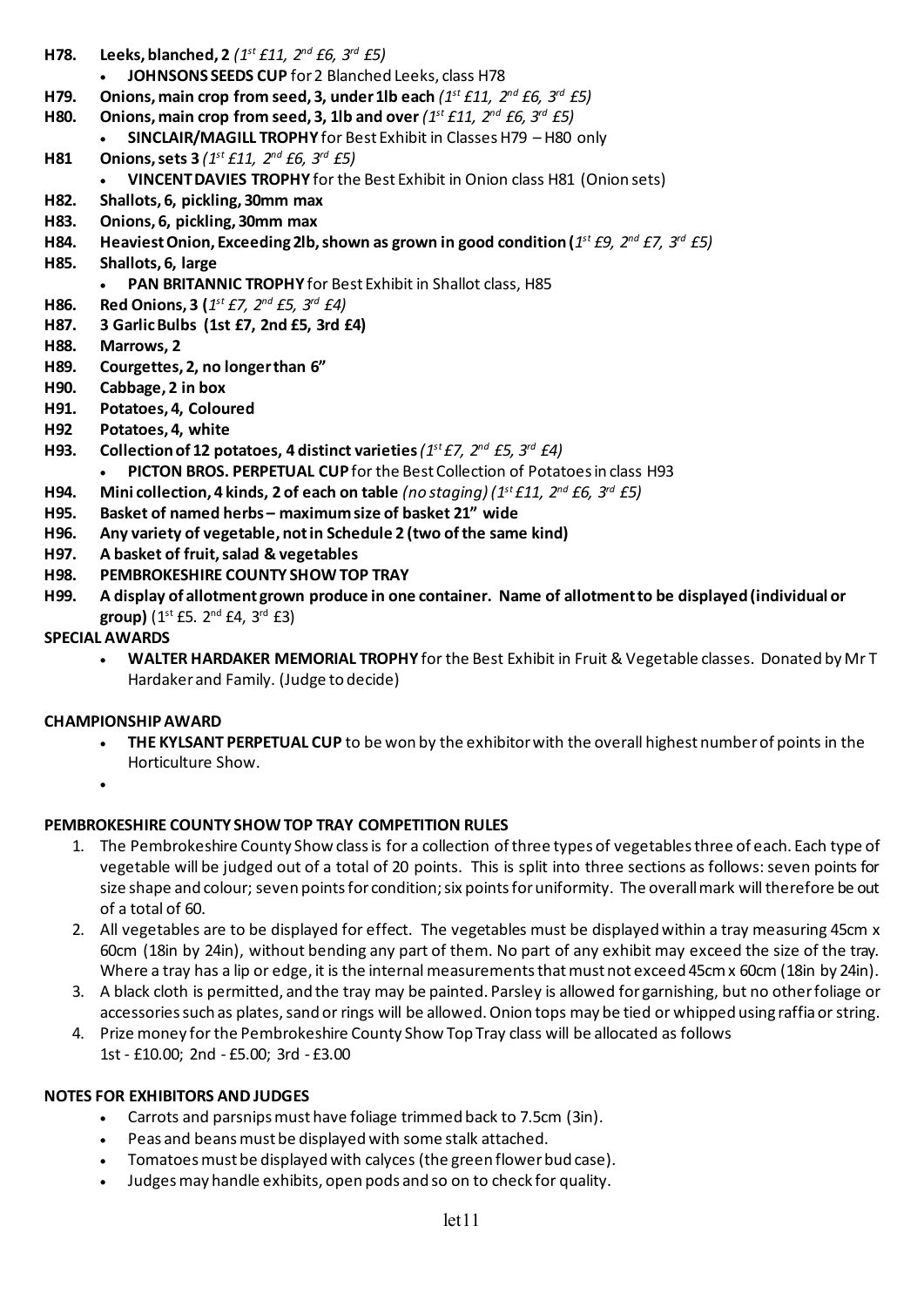- The Tray, board or staging must not be cut or mutilated in anyway at all such as cutting holes for standing onions in.
- Judges should use their discretion when judging the Top Tray class, bearing in mind that entries may come from inexperienced exhibitors.
- The points awarded should be clearly marked by the judges on the exhibitors' cards.
- Any queries that may arise, regarding anything other than the above rules, should be referred to, and decided by, the Show Governors.
- Failure to abide by any of these rules will result in disqualification.

# **COOKERY SECTION**

# **SECTION 5**

# *COOKERY*

**PRIZE MONEY**: 1st £7, 2nd £5, 3rd £4. *(Unless otherwise stated)* **ENTRY FEE**: £1.00 perentry

- **H100. Dundee Cake**
- **H101. Madeira Cake**
- **H102. Cherry Cake**
	- **PERPETUAL CHALLENGE CUP** for the Highest Number of Points in classes H100, H101 & H102
- **H103. Victoria Sponge - jam filling**
- **H104. Chocolate Sponge - not decorated, cream filling**
- **H105. Lemon Drizzle Cake**
- **H106. Carrot Cake**
- **H107. Honey Cake**
- **H108. Welsh Cakes, 6**
- **H109. Gingerbread**
- **H110. Swiss Roll**
- **H111. Shortbread**
- **H112. 6 mince pies**
- **H113. 6 decorated small cakes**
- **H114. Apple tart on plate, short pastry**
- **H115. Any other fruit tart on plate, short pastry**
- **H116. A Banana Cake**
- **H117. A summer sweet**
- **H118. 6 Maids of Honour**
- **H119. Rocky Roads**
- **H120. 4 Chocolate Caramel Slices**
- **H121. White Loaf**
- **H122. Brown Loaf**
- **H123. Currant Loaf**
- **H124. Date and Walnut Loaf**
- **H125. Yeast Buns, 4**
- **H126. Bara Brith**
- **H127. Loaf of bread made in baking machine, brown or white**
- **H128. Savoury flan - pastry base**
- **H129. Homemade Sausage Rolls,** 4 on a plate
- **H130. 6 Cheese scones**
- **SPECIAL AWARDS**
	- **PAS CATERERS SHIELD** for the exhibitor with the highest number of points in the Cookery section.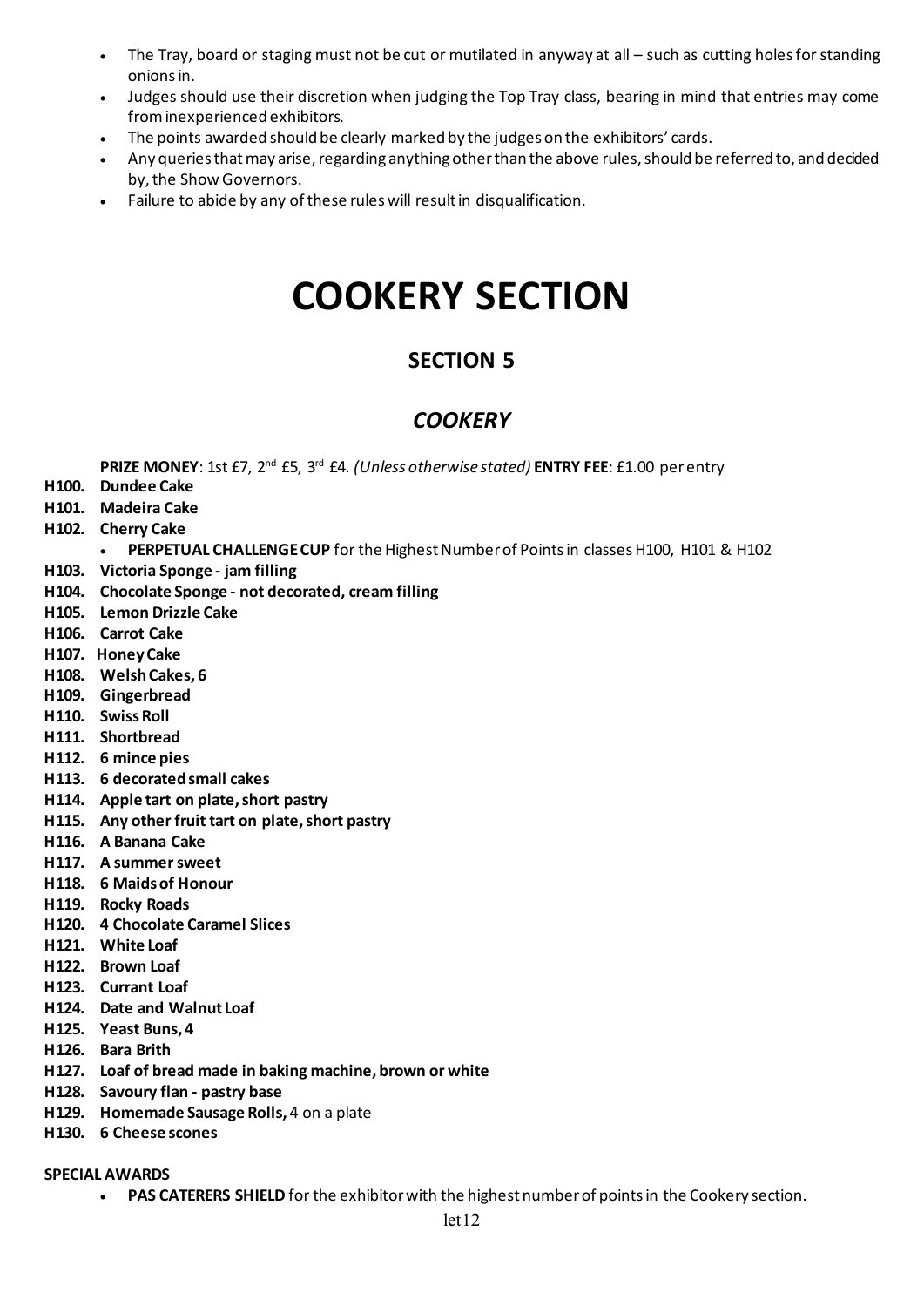# *PRESERVES & HONEY*

#### **Exhibitors please note: All Jars are to be DATED except Honey**

**PRIZE MONEY**: 1st £5; 2nd £4; 3rd £3. **ENTRY FEE**: £1.00 perentry

Classes H131 – H135 in 1lb pots with *cellophane tops* Classes H136 – H141 in 1 lb jar with *screw tops.*

- **H131. Strawberry jam, 1 pot**
- **H132. Any other variety jam, 1 pot**
- **H133. Marmalade, 1 pot**
- **H134. Lemon Cheese, 1 pot**
- **H135. Chutney, any variety, 1 pot**
- **H136. Pickled onions, 1 jar**
- **H137. Pickled beetroot, Sliced, 1 jar**
- **H138. Pickled red cabbage, 1 jar**
- **H139. Mixed Pickles, 1 jar**
- **H140. Any other preserve, NOT in schedule, 1 jar**
- **H141. Honey, 2 x 1lb jars**
- **H142. Eggs, 4, any colour, exhibitor to supply two dishes**

#### **SPECIAL AWARDS**

• **MRS FRANCIS TROPHY** for the highest number of points in the Preserves classes, presented by Mrs M M Francis.

# **SECTION 7**

# *HOMEMADE WINE AND BEER*

#### **PRIZE MONEY**: 1st £7; 2nd £5; 3rd £4. **ENTRY FEE**: £1.00 per entry

Wines in clear glass bottle, variety and type to be shown on white label **Exhibitors please note: All Wines are to be DATED & a maximum of 5 entries per class, per person**

- **H143. Wine, red, sweet**
- **H144. Wine, red, dry**
- **H145. Wine, rose**
- **H146. Wine, white, sweet**
- **H147. Wine, white, dry**
	- **PERPETUAL SHIELD FOR WINE** best in classes H143, H144, H145, H146 & H147
- **H148. Beer, home brewed, any glass bottle**
- **H149. A bottle of Sloe Gin**
- **H150. A bottle of Liqueur**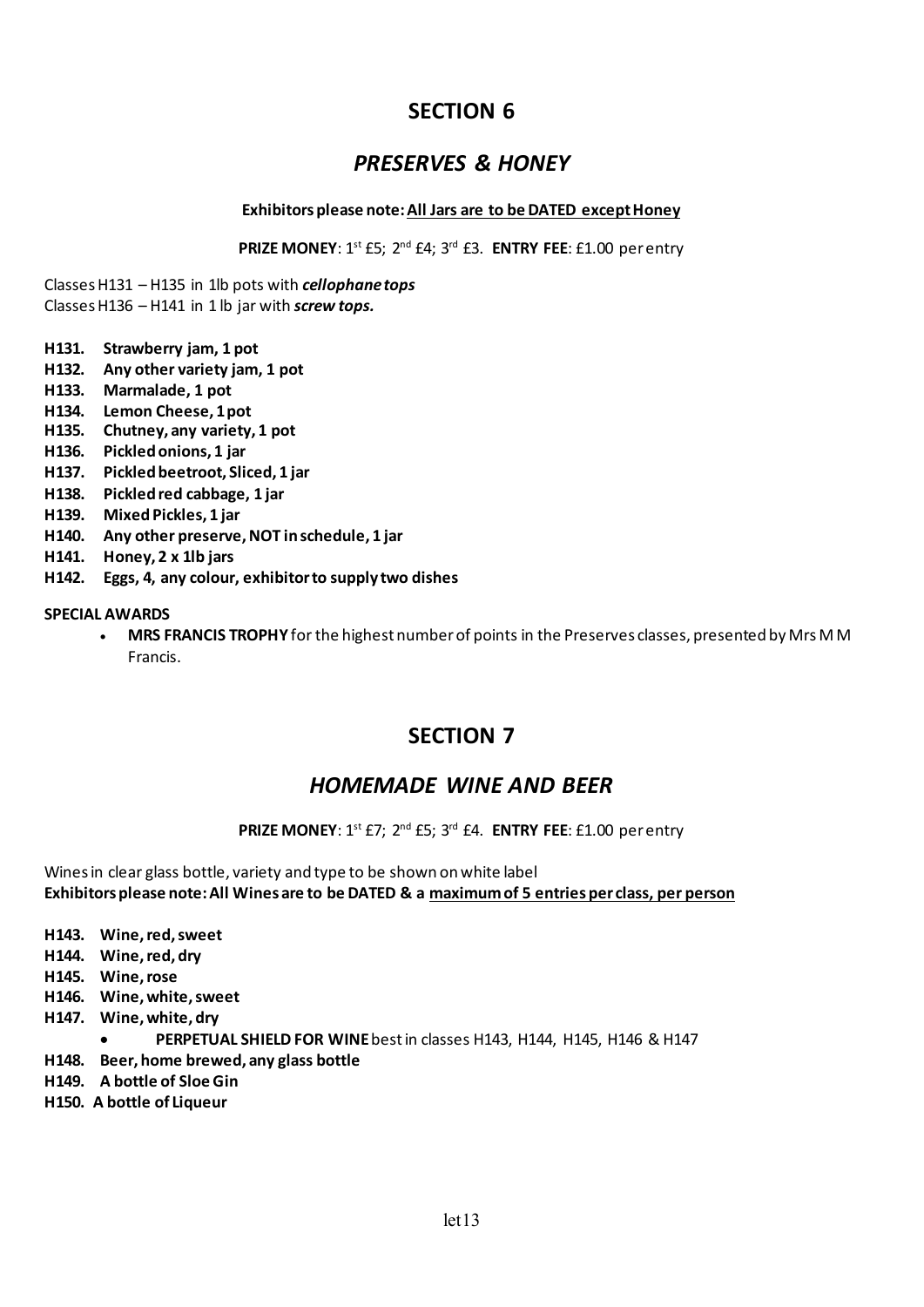# *CHILDRENS' SECTION*

PRIZE MONEY: 1st £4; 2nd £3; 3rd £2. *No Entry Fees* 

# **Children 4 - 7 years old**

- **H151. Rice Crispy cakes on plate**
- **H152. 4 jam tarts**
- **H153. A Happy face made of fruit and/or vegetables, on a plate**
- **H154. Miniature farm including farmyard** *(Maximum 18" x 24" or 45.7 cm x 61 cm)*
- **H155. Weird animal made of vegetables and/or fruit, to be named**
- **H156. A collection of cut flowers arranged for effect and named**

#### *(Please note: Do not exceed size in class H147 or the entry will be disqualified)*

#### **Children 8 - 11 years old**

- **H157. Chocolate Brownies, 4 on plate**
- **H158. Rice Crispy cakes on plate**
- **H159. 4 jam tarts**
- **H160. 4 decorated Queen Cakes**
- **H161. Weird animal made of vegetables and/or fruit, to be named**
- **H162. A collection of cut flowers arranged for effect and named**

#### **Children 12 - 16 years old**

- **H163. A Picnic Basket for one person**
- **H164. 4 decorated Queen Cakes**
- **H165. 4 Homemade Sausage Rolls on a plate**
- **H166. Floral art any picture made from flowers and foliage**
- **H167. A Victoria sponge jam filling**  Ingredients: 6oz/175g margarine, 6oz/175g caster sugar, 3 eggs, 6oz/175g self-raising flour
- **H168. 4 Chocolate Brownies, plain or decorated**

#### **SPECIAL AWARDS**

- **PAS Award** for the best exhibit in Children's section 4-7 years.
- **PAS Award** for the best exhibit in Children's section 8 11 years.
- **John Munt Award** for the best exhibit in the Children's section 12 16 years.

## *ALL CHILDREN'S AND ADULT ENTRY FORMS AND FEES MUST BE IN THE SHOW OFFICEBY 4PM FRIDAY 12th August 2022*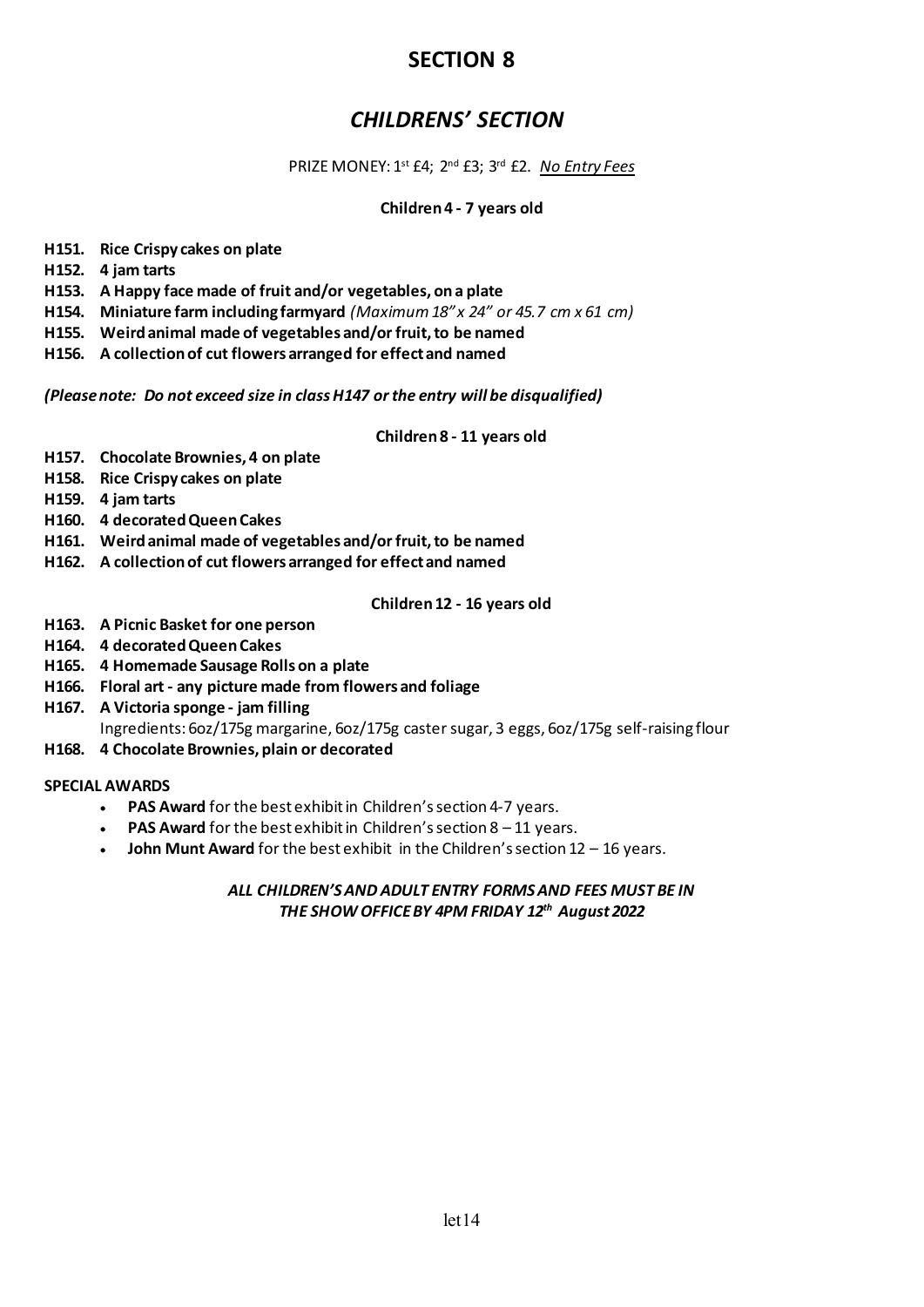# **CRAFT SECTION**

# **CRAFT COMPETITION RULES**

- 1. All exhibits must be made by the exhibitor.
- 2. Entry forms and fees to reach the Show Office by the dates as shown in this schedule. Minor adjustments to entries can be made later. *In the event of shortage of space, late entries can be refused.*
- 3. **OBJECTIONS. Any objection must be made in writing to the Section Chief Steward before 3.00pm on the first day of the Show, together with a deposit of £10.00 that will be forfeited if the Judge does not sustain the objection. The Judges'/Show Directors' decision shall be final. They have the power to withhold any award should they deem the entry to be unworthy. When necessary a referee will be appointed by the Show Directors.**
- 4. All cups are the property of, or are entrusted unless otherwise stated to the Show Organiser, and must be competed for annually. Winners must sign for their trophy and are requested to return it to the Show Office before 1<sup>st</sup> August or on request.
- 5. All exhibits in Craft section must be completed.
- 6 **Exhibitors are unable to enter the same exhibit two years running, this will lead to disqualification.**
- 7. Any unclaimed exhibits by the close of the show will be disposed of accordingly. **GENERAL: No responsibility is undertaken for the receipt or despatch neither of exhibits, nor for any loss, mutilation, damage or accident thereto during the Show or otherwise.**

# *FAILURE TO ABIDE BY ANY OF THESE RULES WILL LEAD TO DISQUALIFICATION.*

# **SECTION 1**  *FOR WALKING STICKS*

#### **PRIZE MONEY**: 1<sup>st</sup> £10, 2<sup>nd</sup> £6, 3rd £4. **ENTRY FEE**: £1.50 per entry

**This year entries will be limited to 2 entries per person per class This year the stick competition will be on the 1st day only.** 

# **WALKING STICK**

- C1 One piece wooden shepherd's crook (nose in or out)<br>C2 One piece hip-height wooden walking stick
- C2 One piece hip-height wooden walking stick<br>C3 One piece wood thumb stick
- One piece wood thumb stick
- C4 Two piece wooden shepherd's crook (nose in or out)
- C5 Two piece wooden, hip-height, walking stick
- C6 Two piece wooden thumb stick
- C7 Ram's horn shepherd's crook (nose in or out)<br>C8 Buffalo horn shepherd's crook (nose in or out)
- C8 Buffalo horn shepherd's crook (nose in or out)<br>C9 Horn handle, hip height stick (ram, buffalo or c
- C9 Horn handle, hip height stick (ram, buffalo or cow horn)<br>C10 Horn thumb stick (ram, buffalo or cow horn)
- C10 Horn thumb stick (ram, buffalo or cow horn)<br>C11 Antler, hip height walking stick
- C11 Antler, hip height walking stick<br>C12 Antler thumb stick
- Antler thumb stick
- C13 Carved stick, any medium ( e.g. wood, horn, antler etc.)

# **SPECIAL AWARDS**

 W T (Billy)DAVIES MEMORIAL CUP for The Best Stick Overall. To be won three times in succession or four times in all.

KEITH JONES CUP – Presented to the exhibitor gaining the most points in the Walking Stick Section – Classes C1 – C13.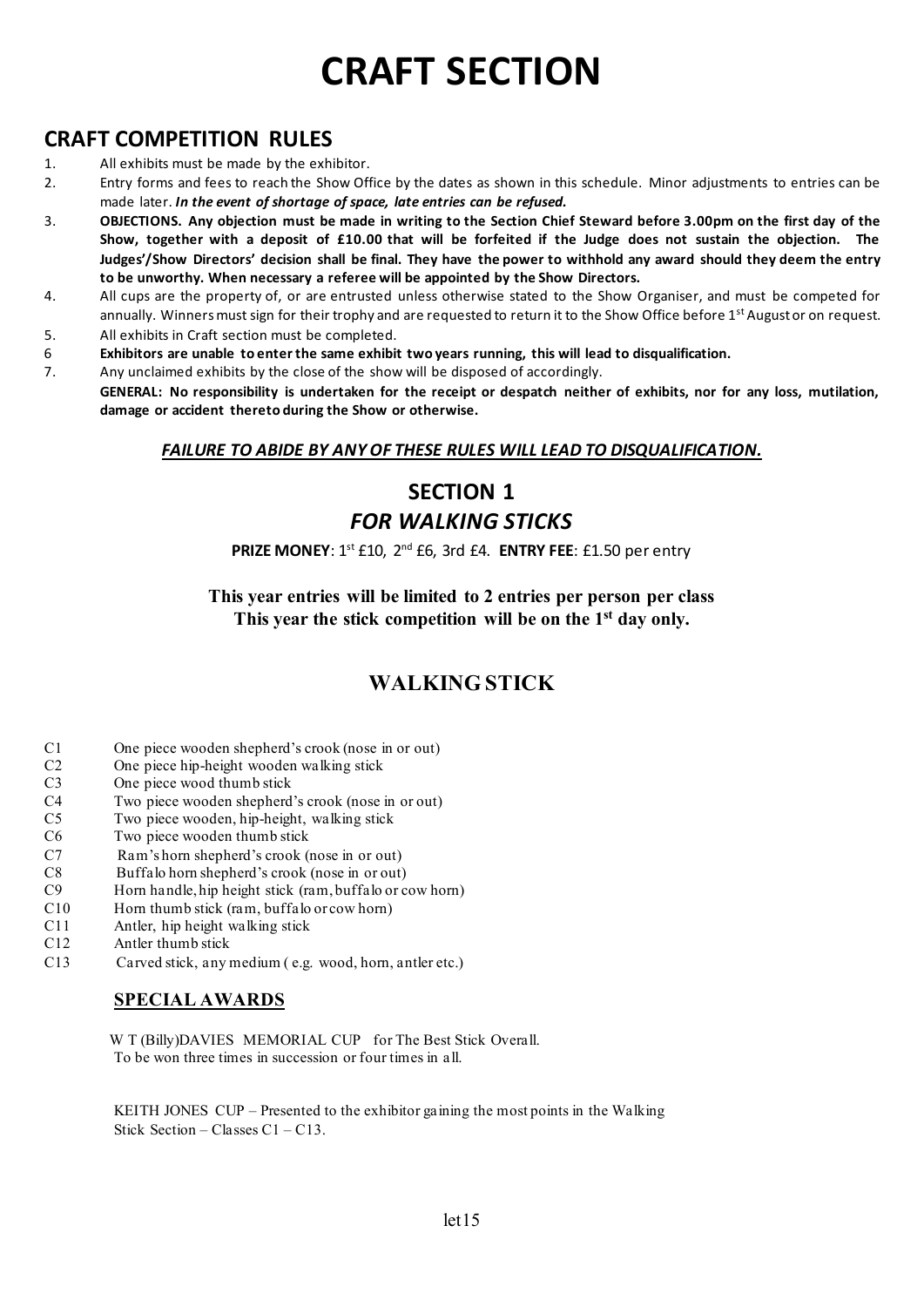# **WOODWORKING CLASSES**

PRIZES:  $1^{st}$ £10;  $2^{nd}$ £6;  $3^{rd}$ £4. Entry Fees - £1.50 per entry **Please specify on Entry Form size of any large item.**

#### . **This year entries will be limited to 2 entries per person per class**

- C14 Sculpture (made from a single piece or more)
- C15 A pair of matching cawl spoons
- C16 Any article of turnery produced on a faceplate<br>C17 Any article of turnery produced between centre
- Any article of turnery produced between centres
- C18 Two identical turnings<br>C19 An article of carpentry
- C19 An article of carpentry (e.g. side-table, chair, box etc.)<br>C20 Love spoon made from a single piece
- Love spoon made from a single piece

#### **SPECIAL AWARDS**

- **THE DUDLEY CAVE TROPHY – for the Best Article in Wood.**
- THE ISLWYN WILLIAMS (Seven Sisters) Memorial Cup for Best Wood Carving.
- THE JOHN MUNT TROPHY for the Highest Number of points in the Woodwork Section C14-C20

# **SECTION 3**

# **OTHER HANDICRAFTSCLASSES**

PRIZES:  $1^{st}$ £10;  $2^{nd}$ £6;  $3^{rd}$ £4. Entry Fees - £1.50 per entry

# **This year entries will be limited to 1 entry per person per class.**

- C21 A machine knitted garment. (Please attach wool ball band or write type of yarn used)<br>C22 A hand knitted garment in any yarn: (Please attach wool ball band
- A hand knitted garment in any yarn; (Please attach wool ball band
- or write the type of yarn used)<br>C23 An item of crochet in cotton, we
- An item of crochet in cotton, wool or yarn; excl dolls
- C24 A novelty toy in wool, crochet or fabric; each entry must be an individual exhibit
- C25 Hand-woven article using hand or machine spun yarn<br>C26 Hand spun yarn, 25g skein of plain yarn or 40g skein
- C26 Hand spun yarn, 25g skein of plain yarn or 40g skein of fancy yarn<br>C27 An article made from yarn, hand dyed using chemical or natural dy
- An article made from yarn, hand dyed using chemical or natural dyes; (Please label which dye used)<br>C<sub>28</sub> An item of
- C28 An item of wet felting<br>C29 An item of needle felti
- C29 An item of needle felting<br>C30 A hooked rug: kit or own
- C30 A hooked rug; kit or own design<br>C31 An exhibit of embroidery (not cr
- C31 An exhibit of embroidery (not cross stitch)<br>C32 An exhibit in cross stitch; may include other
- C32 An exhibit in cross stitch; may include other stitches<br>C33 A doorstop; any medium
- A doorstop; any medium
- C34 A owl; any medium<br>C35 An item of patchwo
- An item of patchwork
- C36 An exhibit of jewellery (no more than 4 pieces in a set)
- C37 A celebratory card (do not include an envelope)
- C38 An exhibit of Calligraphy no larger than A4 incl mount. Subject Quote or about
- Peter Bysshe Shelley 1792 1822
- C39 A decorated bottle
- C40 A beachcombing collage; no larger than A3<br>C41 An item of dressmaking
- C41 An item of dressmaking<br>C42 A handbagany medium
- C42 A handbag any medium<br>C43 An animalmade from a
- An animal made from a sock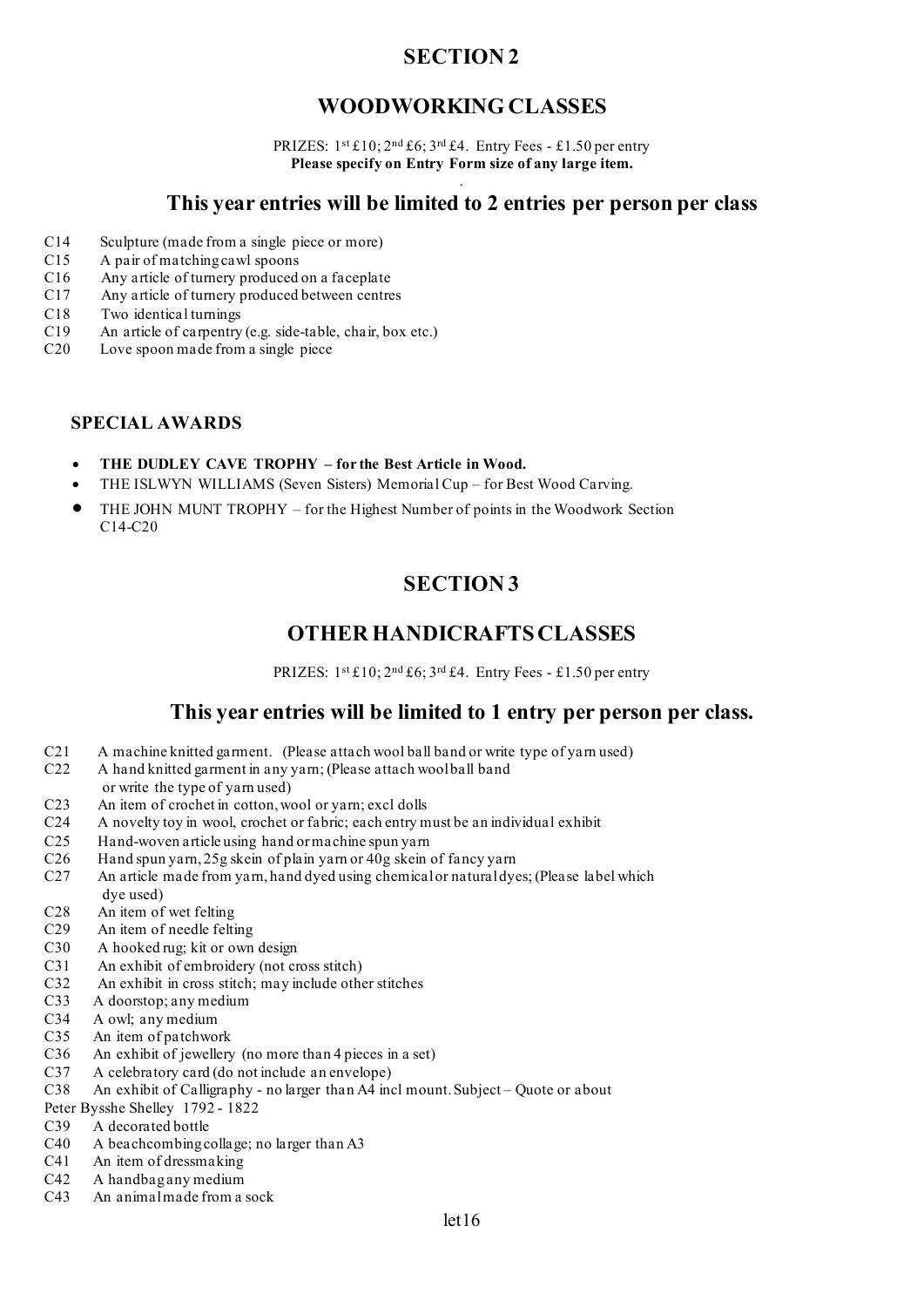- C44 Any item using recycled materials<br>C45 Any handmade craft not covered in
- Any handmade craft not covered in any other classes made from hard materials
- C46 Any handmade craft not covered in any other classes made from soft materials
- C47 An item of equestrian nature (riding whip or crop etc)<br>C48 An item of metalwork
- C48 An item of metalwork<br>C49 A picture in pastels
- A picture in pastels
- C50 A painting in oil or acrylic
- C51 A painting in water-colour
- C52 A picture using any technique of any famous landmark
- C53 A drawing; pen or pencil

# **SPECIAL AWARDS**

 W W AND B A GRIFFITHS CHALLENGE CUP - for the Highest Number of points in Classes C21 - C53 in the Handicraft Section.

# **SECTION 4**

# **CHILDREN'S CLASSES**

# **This year entries are limited to 1 entry per person per class**

PRIZES:  $1^{st}$ £5;  $2^{nd}$ £3;  $3^{rd}$ £2. No Entry Fees.

All entries in the Children's classes must be child's own work and will be judged accordingly. Children should not enter the same exhibit two years running, this will lead to disqualification.

- C54 An insect made from egg boxes max size of base 30cm square<br>C55 Painting theme 'BUTTERFLY or BUTTERFLIES'
- C55 Painting theme 'BUTTERFLY or BUTTERFLIES'<br>C56 A decorated wooden spoon
- C56 A decorated wooden spoon<br>C57 A decorated paper plate.
- A decorated paper plate.
- C58 A hand held flag on a stick, any medium (flag section no larger than A4)
- An animal made from pipe cleaners
- C60 A decorated paper crown

## **Children 7 – 8 years old**

#### **This year entries are limited to 1 entry per person per class**

Entries to be the child's own work and will be judged accordingly.

- C61 A drawing or painting theme 'BUSY BEES' max size A4
- C62 A 'creature' made from pine cones
- C63 A computer generated poster theme 'CARTOON ADVENTURES'
- C64 A decorated wellington boot<br>C65 An item made from recycled
- An item made from recycled materials on a base no larger than 30cm square
- C66 A friendship bracelet any medium
- C67 A flower pot person, no taller than 40cm on a base no larger than 30cm square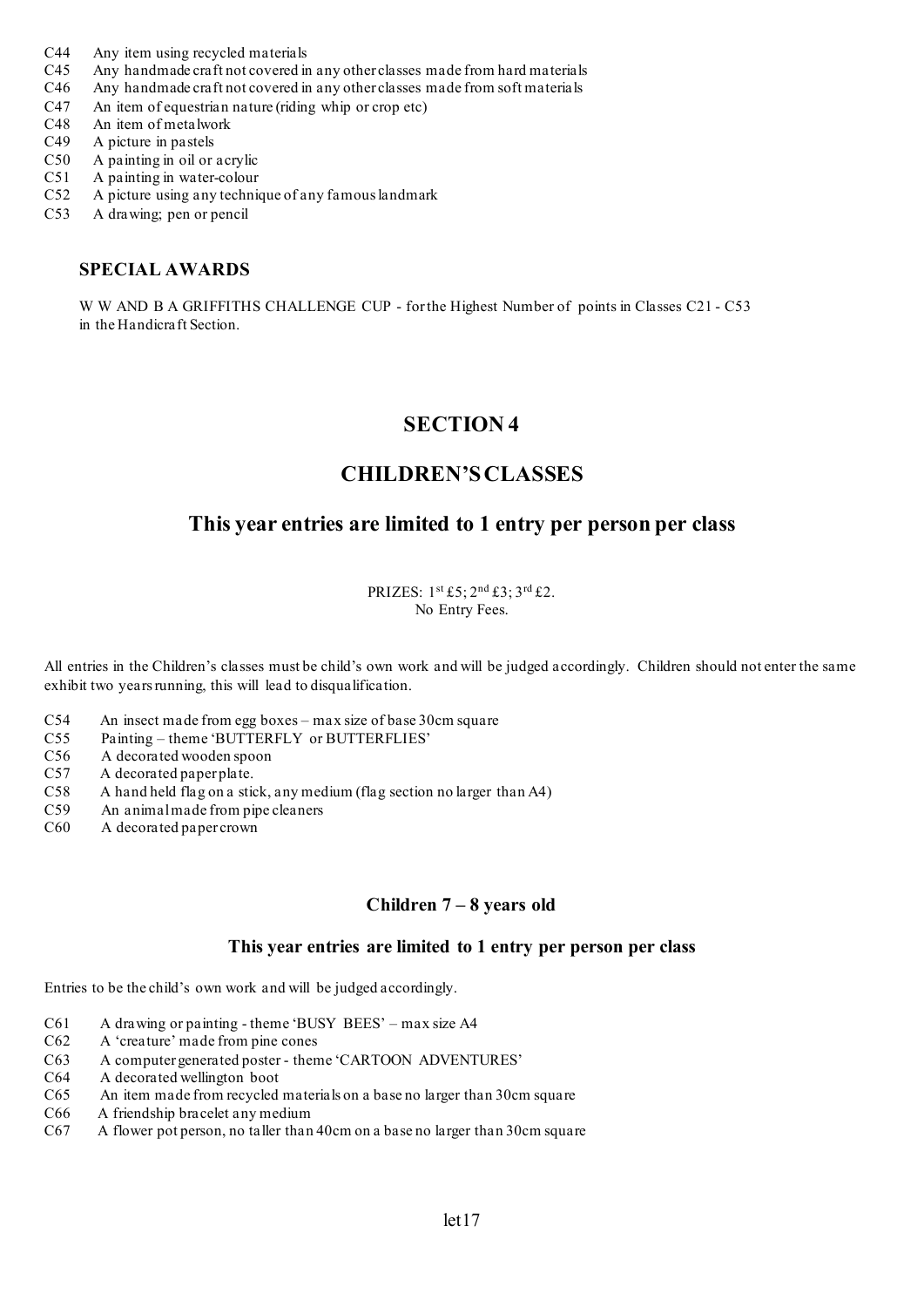# **Children 9 - 11 years old**

# **This year entries are limited to 1 entry per person per class**

Entries to be the child's own work and will be judged accordingly.

- C68 An item made from soft or hard materials
- C69 A computer generated poster for 'A Garden Open Day'- no larger than A4
- C70 Any item made from recycled materials on a base no larger than 30cm square  $C71$  A celebratory card no larger than A5 (no envelopes)
- C71 A celebratory card no larger than A5 (no envelopes)<br>C72 A picture theme 'SUNSET HOLIDAY'. Any medi
- A picture theme 'SUNSET HOLIDAY'. Any medium no larger than A4
- C73 An imaginary creature made from newspaper, may include papier mache Max height 40cm,

to fit on a base no larger than 30cm<br>C74 An illustrated capital letter

An illustrated capital letter - no larger than A4

# **Children 12 - 16 years old**

# **This year entries are limited to 1 entry per person per class**

Entries to be the child's own work and will be judged accordingly.

- C75 An item made from soft or hard materials
- C76 An item made of recycled materials
- C77 A decorated pair of gloves
- C78 A picture or model made from nuts, bolts and screws
- C79 A picture in silhouette; no larger than A4
- C80 A model of a hedgehog; any medium
- C81 A picture theme 'SUNSET', any medium

# **SPECIAL AWARDS**

**This year the MARY CHURCH SHIELDS will be awarded by the judges to one outstanding entry in each of the four age categories:** 

| Age 4-6 years                     | Classes C54-60 |
|-----------------------------------|----------------|
| Age 7-8 years                     | Classes C61-67 |
| Age 9-11 years                    | Classes C68-74 |
| Age $12 - 16$ years Classes 75-81 |                |

# **PHOTOGRAPHIC SECTION PHOTOGRAPHY COMPETITION RULES**

- 1. The competition is open to all amateur photographers.
- 2. The cost of entry will be £1 per print.
- 3. Prints must be mounted but unframed. Prints that are framed will not be accepted. The shooting, though not necessarily the processing and printing, must be the entrant's own work.
- 4. Exhibits may be staged on Tuesday 16th August between 4.00pm 5.30pm and on Wednesday 17th August between 6.30am and 8.30am.
- 5. The organisers will accept no responsibility for loss or damage to entries and prints must be collected by the entrants from the Showground between 4.00 pm and 6.00 pm on the second day of the Show.
- 6. All winning prints will be displayed for the duration of the Show. Non-winners will be displayed subject to space and must not be removed before the end of the Show.
- 7. The organisers reserve the right to use any of the entries for publicity purposes with no loss of copyright to the entrant.
- 8. Entries must be labelled on the back with the entrant's name and title of picture and relevant technical details.

## *See also Craft Competition Rules at beginning of Craft Schedule.*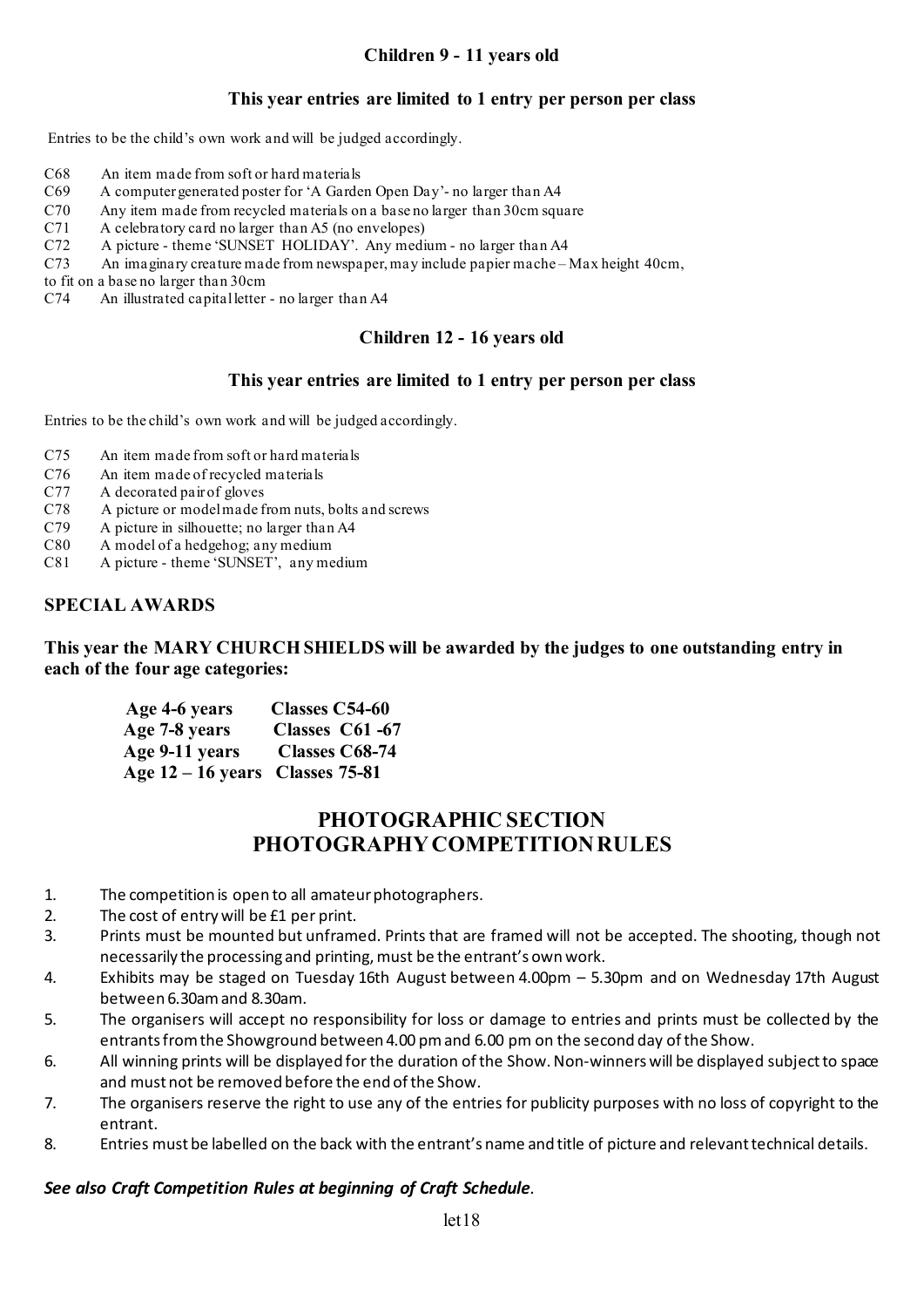# **CHILDREN'S PHOTOGRAPHY**

#### PRIZE MONEY: 1st £5; 2nd £3; 3rd £2. **NO ENTRY FEE** Photograph any size in monochrome or colour, unframed

# **This year entries will be limited to 1 entry per person per class. Maximum size of photograph 6x8 inches**

- C82 Primary up to 11 years; subject 'BOOK(s)'
- C83 Secondary 12 years up to 16 years; subject 'CELEBRATIONS'<br>C84 Computer manipulated image, primary up to 11 years; subject; ope
- C84 Computer manipulated image, primary up to 11 years; subject; open.<br>C85 Computer manipulated image, secondary 12 years up to 16 years; sub
- Computer manipulated image, secondary 12 years up to 16 years; subject; open, max size A4

#### SPECIAL AWARDS

- THE HAROLD SAW PERPETUAL CHALLENGE CUP for the Best Photograph Children's Section up to 11 years.
- $\bullet$  The W F NICHOLAS PERPETUAL CHALLENGE CUP for the Best Photograph Children's Section 12 16 years.
- THE WATER MAIDEN PERPETUAL SHIELD for the Best Computer Print Children's Section up to 11 years.
- THE REAPER PERPETUAL SHIELD for the Best Computer Manipulated Image, Children's Section 12 16 years.

# **SECTION 6**

# **ADULT PHOTOGRAPHY**

PRIZE: MONEY 1st £10;  $2<sup>nd</sup>$  £5;  $3<sup>rd</sup>$  £3. Entry Fees - £1 p er print

#### **This year entries are limited to 1 per person per class. Maximum size including mount 10x12 inches**

Prizes may be withheld or shared at the discretion of the judges.

- C86 Black & white print. Subject ; **OPEN**
- C87 Black & white print. Subject '**HANDS (old or new)**'
- C88 Colour print. Subject ; **OPEN**
- C89 Colour print. Subject "**MASS FLOWERS"**
- C90 Computer manipulated image. Subject: **OPEN** An original image must accompany the submitted entry for comparisons/inclusion (Max size of A4)

#### **SPECIAL AWARDS**

- THE BR MUNT PERPETUAL CHALLENGE CUP for the Best Black and White Print
- The CLLR CLAUDE DAVIES perpetual challenge cup FOR THE Best Colour Print
- $\bullet$  AWARD for the Best Overall Picture from 1<sup>st</sup> placed winners C86 C89 inc. To be won outright
- THE F HUTT CHALLENGE BOWL for the Best Personal Computer Edited Image Print.
- $\bullet^*$

# **PHOTOGRAPIC SUBJECTS – August 2023**

- C82 GAMES
- C83 TRANSPORT
- C87 STREET PHOTOGRAPHY
- C89 FAMILY & FRIENDS IN THEIR BEST LIGHT